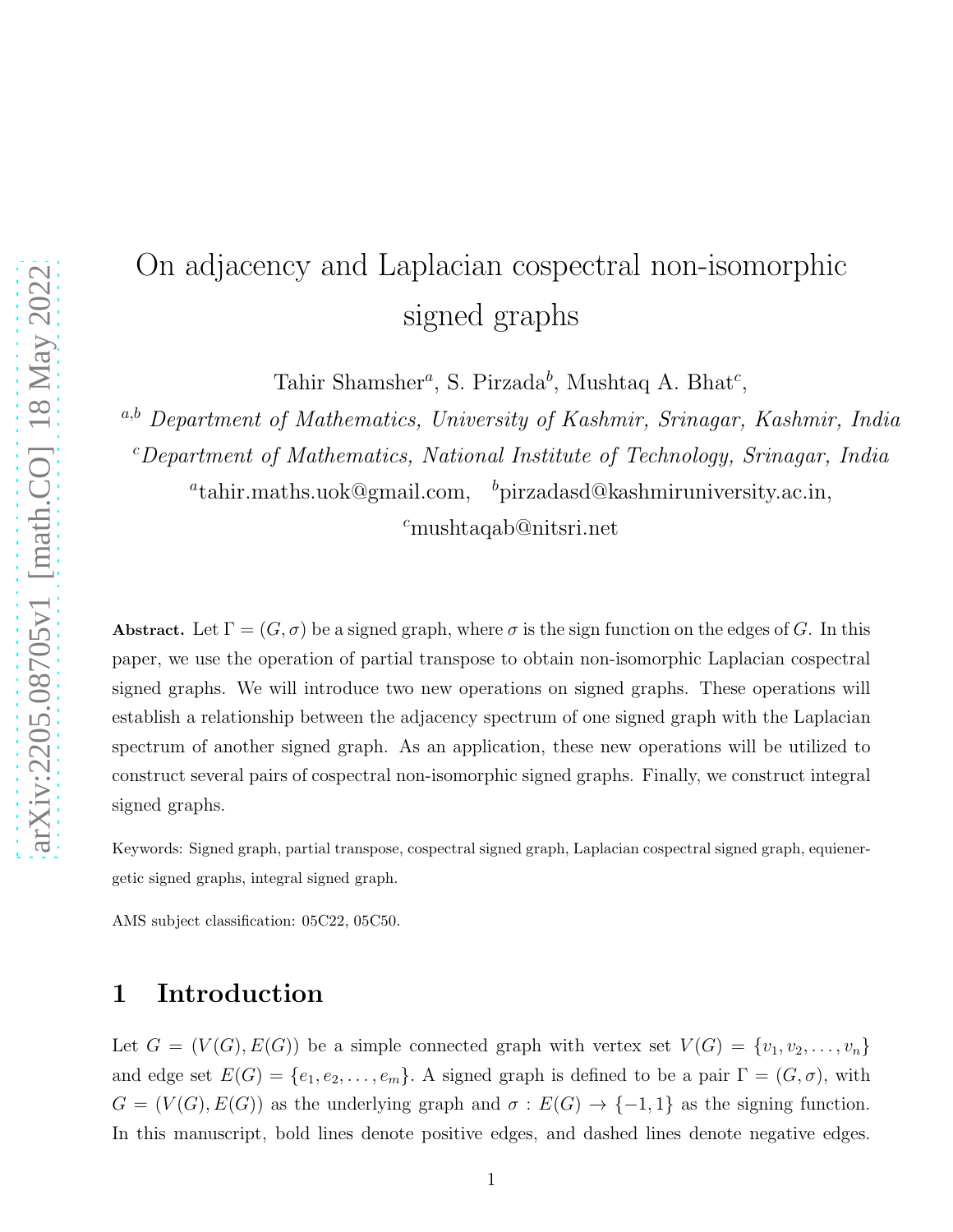If all the edges of a signed graph have either a positive or negative sign, then it is said to be homogenous; otherwise, it is said to be heterogeneous. Signed graphs are a generalization of graphs, since they are homogeneous signed graphs with each edge positive. The sign of a signed graph is the product of the signs of its edges. A signed graph is said to be positive (or negative) if its sign is positive (or negative), that is, it has an even (or odd) number of negative edges. If all of the edges of a signed graph are positive (or negative), it is said to be all-positive (or all-negative) respectively. A signed graph is said to be balanced if none of its cycles is negative, otherwise unbalanced.

In a signed graph  $\Gamma = (G, \sigma)$ , the degree of a vertex v is the same as its degree in the underlying graph G (denoted by  $d_v(G)$ ). Let  $\Gamma$  be a signed graph with vertex set  $V(G)$  and let  $X \subset V(G)$  be a nonempty set. Let  $\Gamma^X$  denote the signed graph obtained from  $\Gamma$  by reversing signs of edges between X and  $V(G) - X$ . Then, we say Γ<sup>X</sup> is switching equivalent to Γ. Here, we note that the switching is an equivalence relation and preserves the eigenvalues of the adjacency and the Laplacian matrix including their multiplicities. A switching class is represented by a single signed graph.

The adjacency matrix of a signed graph Γ, whose vertices are  $v_1, v_2, \dots, v_n$ , is the  $n \times n$ matrix  $A(\Gamma) = (a_{ij})$ , where

$$
a_{ij} = \begin{cases} \sigma(v_i, v_j), & \text{if there is an edge from } v_i \text{ to } v_j, \\ 0, & \text{otherwise.} \end{cases}
$$

For a graph G, the Laplacian matrix is  $L(G) = D(G) - A(G)$  and signless Laplacian matrix is  $Q(G) = D(G) + A(G)$ , where  $A(G)$  and  $D(G)$  are respectively the adjacency matrix and the diagonal matrix of vertex degrees of G. The Laplacian matrix of  $\Gamma$  is  $L(\Gamma) = L(G, \sigma)$  $D(G) - A(\Gamma)$ . Note that  $L(G, +) = L(G)$  and  $L(G, -) = Q(G)$ . The characteristic polynomial  $|xI - A(\Gamma)|$  and eigenvalues of the adjacency matrix  $A(\Gamma)$  of the signed graph  $\Gamma$  are denoted by  $\phi_{\Gamma}(x)$  and  $\lambda_1, \lambda_2, \cdots, \lambda_n$  respectively. The characteristic polynomial  $|xI-L(\Gamma)|$  and eigenvalues of the Laplacian matrix  $L(\Gamma)$  of the signed graph  $\Gamma$  are denoted by  $\psi_{\Gamma}(x)$  and  $\mu_1, \mu_2, \cdots, \mu_n$ respectively. For a graph G (resp. signed graph  $\Gamma$ ), eigenvalues of its adjacency matrix and Laplacian matrix are called adjacency and Laplacian eigenvalues of G (resp. Γ). Clearly,  $A(\Gamma)$ and  $L(\Gamma)$  are real symmetric and so all their eigenvalues are real. Let the signed graph  $\Gamma$  of order n has distinct eigenvalues  $\lambda_1, \lambda_2, \cdots, \lambda_k$  and let their respective multiplicities be  $m_1, m_2, \cdots, m_k$ . The adjacency spectrum of  $\Gamma$  is written as  $Spec(\Gamma) = {\lambda_1^{(m_1)}}$  $\{\binom{m_1}{1}, \lambda_2^{(m_2)}, \cdots, \lambda_k^{(m_k)}\}$ . A signed graph is said to be an integral signed graph if its adjacency spectrum consists of integers only.

Given a graph G, its subdivision graph  $S(G)$  is obtained from G by replacing each of its edge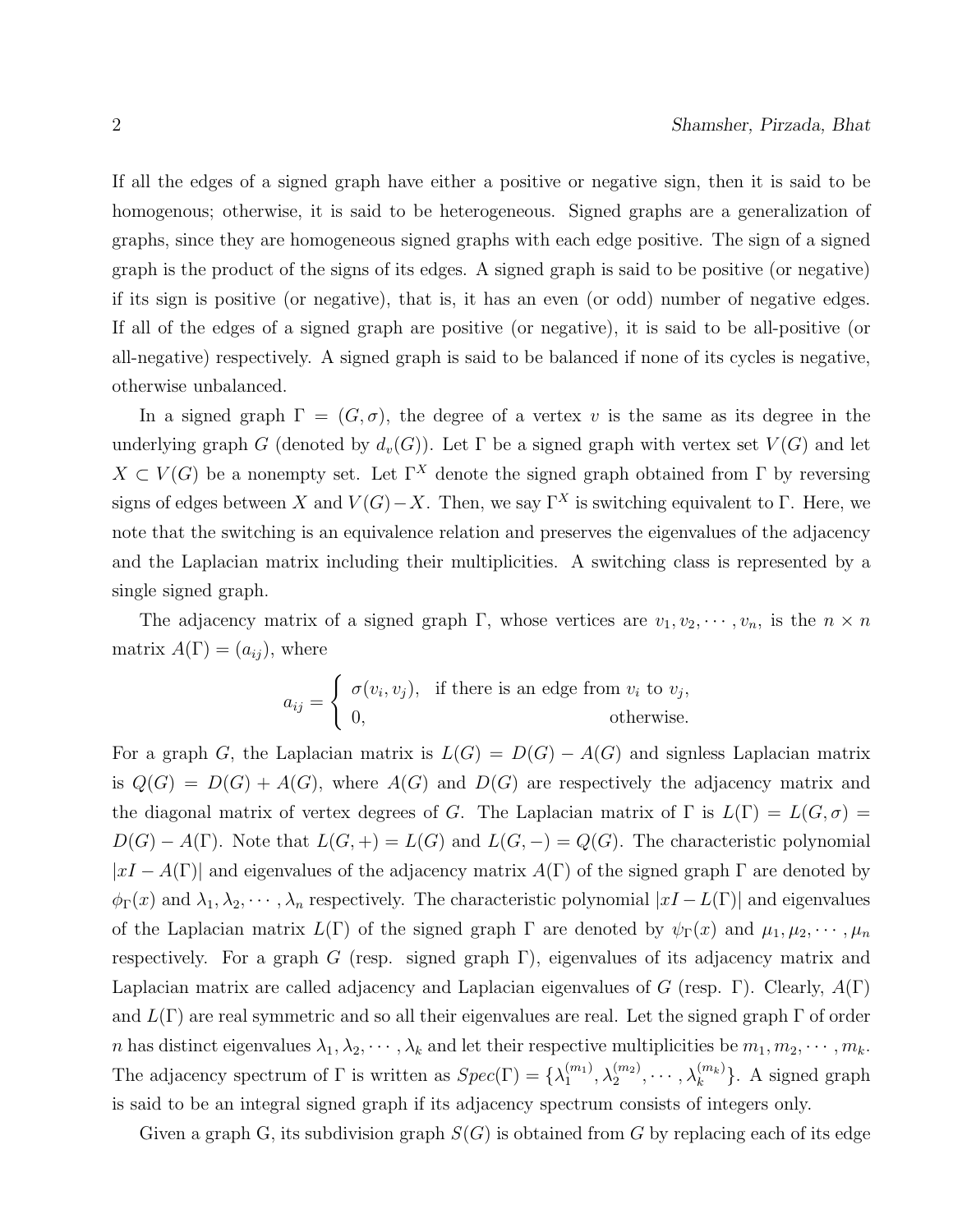by a path of length 2, or, equivalently, by inserting an additional vertex into each edge of G. If two signed graphs have the same adjacency spectrum (Laplacian spectrum), they are said to be cospectral (Laplacian cospectral); otherwise, they are noncospectral (Laplacian noncospectral). Any two isomorphic signed graphs are cospectral (Laplacian cospectral). A signed graph is said to be determined by its adjacency spectrum if cospectral signed graphs are isomorphic signed graphs. It is well-known that in general the adjacency spectrum does not determine the signed graph, and this problem has attracted to identify, if any, cospectral non-isomorphic signed graphs for a given class of signed graphs. For open problems in signed graphs we refer to [\[3\]](#page-21-0).

The energy of a graph  $G$  is the sum of the absolute values of its adjacency eigenvalues. This concept was extended to signed graphs by Germina, Hameed and Zaslavsky [\[8\]](#page-21-1). The energy of a signed graph  $\Gamma$  with eigenvalues  $x_1, x_2, \ldots, x_n$  is defined as  $\mathcal{E}(\Gamma) = \sum_{j=1}^n |x_j|$ . Two signed graphs of same order are said to be equienergetic if they have the same energy.

Harary [\[13\]](#page-21-2) pioneered the use of signed graphs in connection with the study of social balance theory. Signed graphs have been intensively explored in a variety of fields such as group theory, topological graph theory and classical root system. The reader is referred to [\[18\]](#page-22-0) for a complete bibliography on signed graphs.

The rest of the paper is organized as follows. In Section 2, we give some preliminary results which will be used in the sequel. In Section 3, we define the concept of partial transpose to signed graphs and use it to obtain non-isomorphic Laplacian cospectral signed graphs. In section 4, we introduce two new operations on signed graphs and which will be utilized to construct cospectral non-isomorphic signed graphs, noncospectral equienergetic signed graphs and integral signed graphs.

#### 2 Preliminaries

In this section, we recall some previously established results which will be required in the subsequent sections.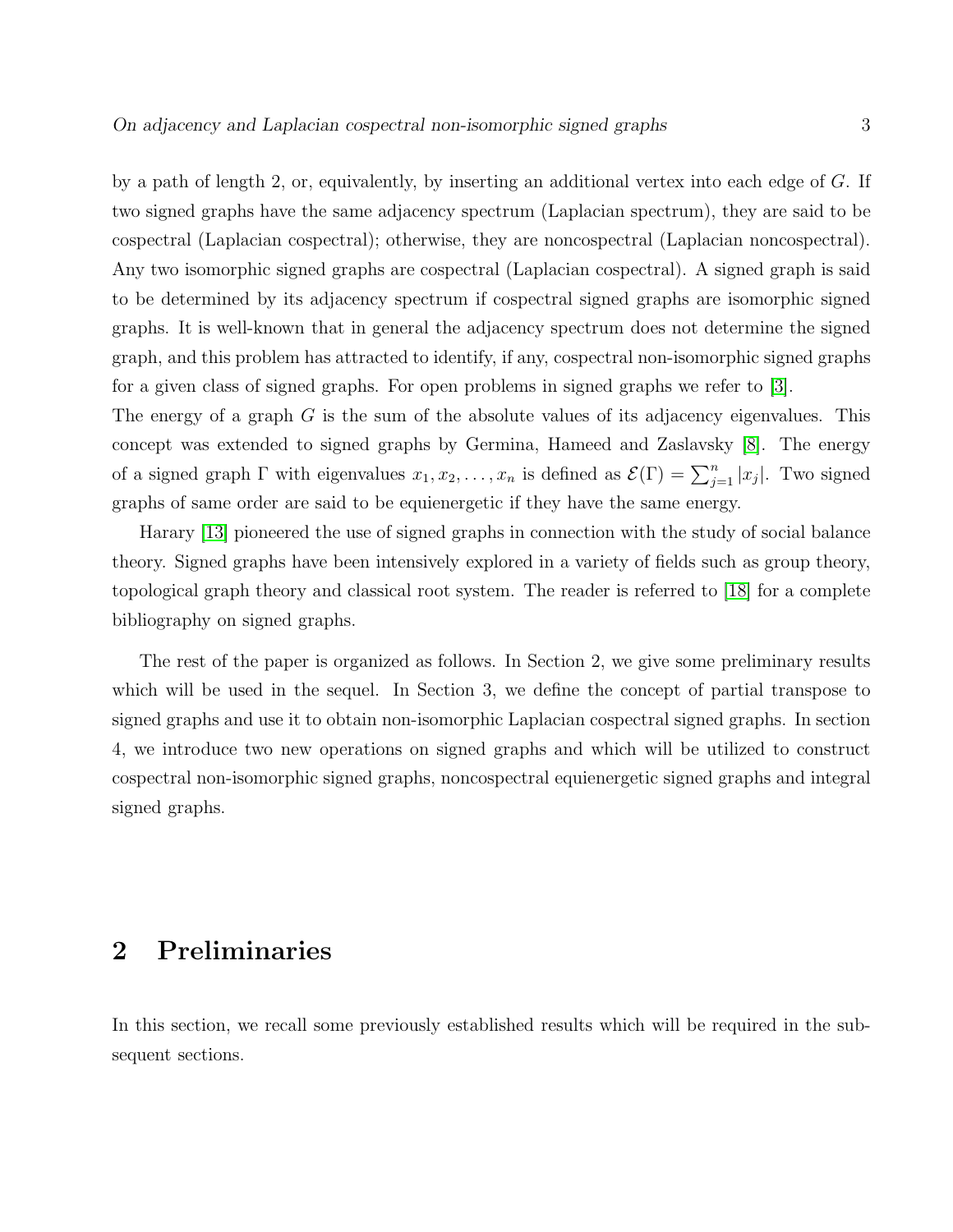.

**Definition 2.1** [\[7\]](#page-21-3) Let  $P = (p_{ij}) \in M_{m \times n}(\mathbb{R})$  and  $Q \in M_{p \times q}(\mathbb{R})$ . The Kronecker product of P and Q, denoted by  $P \otimes Q$ , is defined as

$$
P \otimes Q = \begin{pmatrix} p_{11}Q & p_{12}Q & \dots & p_{1n}Q \\ p_{21}Q & p_{22}Q & \dots & p_{2n}Q \\ \vdots & \vdots & \ddots & \vdots \\ p_{m1}Q & p_{m2}Q & \dots & p_{mn}Q \end{pmatrix}
$$

<span id="page-3-0"></span>**Lemma 2.2** [\[7\]](#page-21-3) Let P,  $Q \in M_n(\mathbb{R})$  be two square matrices of order n. Let  $\lambda$  be an eigenvalue of matrix P with corresponding eigenvector x and  $\mu$  be an eigenvalue of matrix Q with corresponding eigenvector y. Then  $\lambda \mu$  is an eigenvalue of  $P \otimes Q$  with corresponding eigenvector  $x \otimes y$ .

**Lemma 2.3** [\[8\]](#page-21-1) Let  $\Gamma_1$  and  $\Gamma_2$  be two signed graphs with respective eigenvalues  $x_1, x_2, \ldots, x_{n_1}$ and  $y_1, y_2, \ldots, y_{n_2}$ . Then

- (i) the eigenvalues of  $\Gamma_1 \times \Gamma_2$  are  $x_i + y_j$ , for all  $i = 1, 2, ..., n_1$  and  $j = 1, 2, ..., n_2$ ,
- (ii) the eigenvalues of  $\Gamma_1 \otimes \Gamma_2$  are  $x_i y_j$ , for all  $i = 1, 2, \ldots, n_1$  and  $j = 1, 2, \ldots, n_2$ .

The Cartesian product (or sum) of two signed graphs  $\Gamma_1 = (V(G_1), E(G_1), \sigma_1)$  and  $\Gamma_2 =$  $(V(G_2), E(G_2), \sigma_2)$ , denoted by  $\Gamma_1 \times \Gamma_2$ , is the signed graph  $(V(G_1) \times V(G_2), E, \sigma)$ , where the edge set is that of the Cartesian product of underlying unsigned graphs and the sign function is defined by

<span id="page-3-3"></span>
$$
\sigma((u_i, v_j), (u_k, v_l)) = \begin{cases} \sigma_1(u_i, u_k), & \text{if } j = l, \\ \sigma_2(v_j, v_l), & \text{if } i = k. \end{cases}
$$

The Kronecker product (or conjunction) of two signed graphs  $\Gamma_1 = (V(G_1), E(G_1), \sigma_1)$  and  $\Gamma_2 = (V(G_2), E(G_2), \sigma_2)$ , denoted by  $\Gamma_1 \otimes \Gamma_2$ , is the signed graph  $(V(G_1) \otimes V(G_2), E, \sigma)$ , where the edge set is that of the Kronecker product of underlying unsigned graphs and the sign function is defined by  $\sigma((u_i, v_j), (u_k, v_l)) = \sigma_1(u_i, u_k)\sigma_2(v_j, v_l).$ 

**Lemma 2.4** [\[4\]](#page-21-4) Let  $\Gamma$  be an unbalanced signed graph with at least one edge, whose spectrum is symmetric about the origin, having eigenvalues  $\xi_1, \xi_2, \ldots, \xi_n$ . Then  $\Gamma \times K_2$  and  $\Gamma \otimes K_2$  are unbalanced, noncospectral and equienergetic if and only if  $|\xi_j| \geq 1$ , for all  $j = 1, 2, ..., n$ .

<span id="page-3-2"></span><span id="page-3-1"></span>**Lemma 2.5** [\[12\]](#page-21-5) Let  $P(\bullet)$  be a given polynomial. If  $\mu$  is an eigenvalue of  $A \in M_n$ , while y is an associated eigenvector, then  $P(\mu)$  is an eigenvalue of the matrix  $P(A)$  and y is an associated eigenvector with  $P(\mu)$ .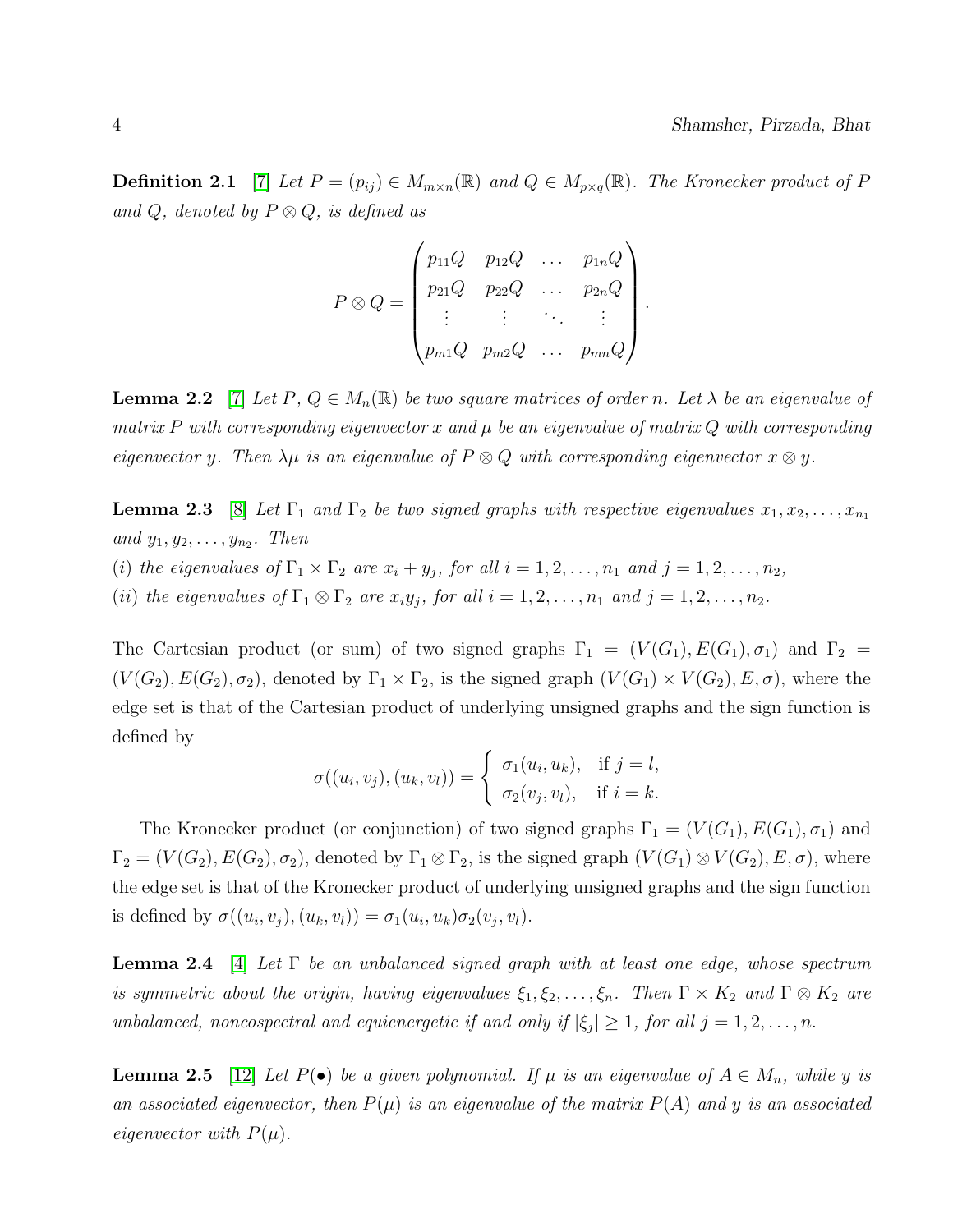**Lemma 2.6** [\[4\]](#page-21-4) Let  $\Gamma$  be a signed graph of order n. Then the following statements are equivalent.

(i) The spectrum of  $\Gamma$  is symmetric about the origin,

 $(iii)$   $\phi_{\Gamma}(x) = x^{n} + \sum_{k=1}^{\lfloor \frac{n}{2} \rfloor} (-1)^{k} b_{2k} x^{n-2k}$ , where  $b_{2k}$  are non negative integers for all  $k = 1, 2, ..., \lfloor \frac{n}{2} \rfloor$  $\frac{n}{2}$ , (iii)  $\Gamma$  and  $-\Gamma$  are cospectral, where  $-\Gamma$  is the signed graph obtained by negating sign of each edge of  $\Gamma$ .

<span id="page-4-0"></span>**Lemma 2.7** [\[17\]](#page-22-1) For infinitely many n, there exists a family of  $2^k$  pairwise nonisomorphic Laplacian integral, Laplacian cospectral graphs on n vertices, where  $k > \frac{n}{(2log_2(n))}$ .

### 3 Constructing Laplacian cospectral non-isomorphic signed graphs

Dutta [\[10\]](#page-21-6) constructed large families of non-isomorphic signless Laplacian cospectral graphs using partial transpose on graphs. In this section, we define partial transpose for signed graphs. Let  $\Gamma = (G, \sigma)$  be a signed graph on 2n vertices with vertex set  $V(G) = V_1 \cup V_2$ , such that  $V_1 \cap V_2 = \emptyset$ , and  $V_1 = \{u_1, u_2, \ldots u_n\}$ ,  $V_2 = \{v_1, v_2, \ldots v_n\}$ . We denote  $\langle V_1 \rangle_{\Gamma}$  and  $\langle V_2 \rangle_{\Gamma}$  as the induced signed subgraphs of  $\Gamma$  generated by  $V_1$  and  $V_2$ , respectively. The spanning signed subgraph of  $\Gamma$  consisting of the signed edge set  $\{(u_i, v_j) \in E(\Gamma) : u_i \in V_1, v_j \in V_2\}$  is denoted by  $\langle V_1, V_2 \rangle_{\Gamma}$ . Let  $E(\widehat{\langle V_1, V_2 \rangle_{\Gamma}}) = \{ (u_j, v_i), \text{ where } (u_i, v_j) \in E(\langle V_1, V_2 \rangle_{\Gamma}) \}$  be the set of edges, which suggests that given any signed edge  $(u_i, v_j) \in E(\langle V_1, V_2 \rangle_{\Gamma})$  there is a unique signed edge  $(u_j, v_i) \in E(\widehat{\langle V_1, V_2 \rangle}_{\Gamma})$  with the same sign as the sign of edge  $(u_j, v_i)$  in  $\langle V_1, V_2 \rangle_{\Gamma}$ . It is easy to see that the set  $E(\langle V_1, V_2 \rangle_{\Gamma})$  consists of all edges of the form  $(u_i, v_j)$  in  $\Gamma$ , but the existence of an edge  $(u_i, v_j)$  in  $\Gamma$  does not assure the existence of  $(u_j, v_i)$  in  $\Gamma$ .

The partial transpose of a signed graph  $\Gamma$ , denoted by  $\Gamma^{\tau}$ , is defined as  $\Gamma^{\tau} = \Gamma - E(\langle V_1, V_2 \rangle_{\Gamma}) + \Gamma$  $E(\langle V_1, V_2 \rangle_{\Gamma})$ . Note that, subtracting  $E(\langle V_1, V_2 \rangle_{\Gamma})$  indicates to remove all the existing signed edges in  $\Gamma$  of the form  $(u_i, v_j) \in E(\langle V_1, V_2 \rangle_{\Gamma})$ . Then we include the non-existing edges  $(u_j, v_i) \in$  $E(\widehat{\langle V_1, V_2 \rangle}_{\Gamma})$  to construct  $\Gamma^{\tau}$ . If  $i = j$ , then the edge  $(u_i, v_i)$  will be removed and added again, that is the edge  $(u_i, v_i)$  is unaltered under partial transpose. Therefore, partial transpose of a signed graph  $\Gamma$  is an operation on the edge set which replaces the signed edge  $(u_i, v_j)$  with the sign  $\sigma = \pm 1$ , with the corresponding signed edge  $(u_j, v_i)$  with the same sign  $\sigma$ .

Consider the signed graphs  $\Gamma_1$  and  $\Gamma_1^{\tau}$  as shown in Figure 1. Here, we have  $V_1 = \{u_1, u_2, u_3\}$ ,  $V_2 = \{v_1, v_2, v_3\}$  and  $E\left(\langle V_1, V_2 \rangle_{\Gamma_1}\right) = \{(u_1, v_1), (u_1, v_3)\}\$ . Thus,  $E\left(\langle \widehat{V_1, V_2} \rangle_{\Gamma_1}\right) = \{(u_1, v_1), (u_3, v_1)\}\$ .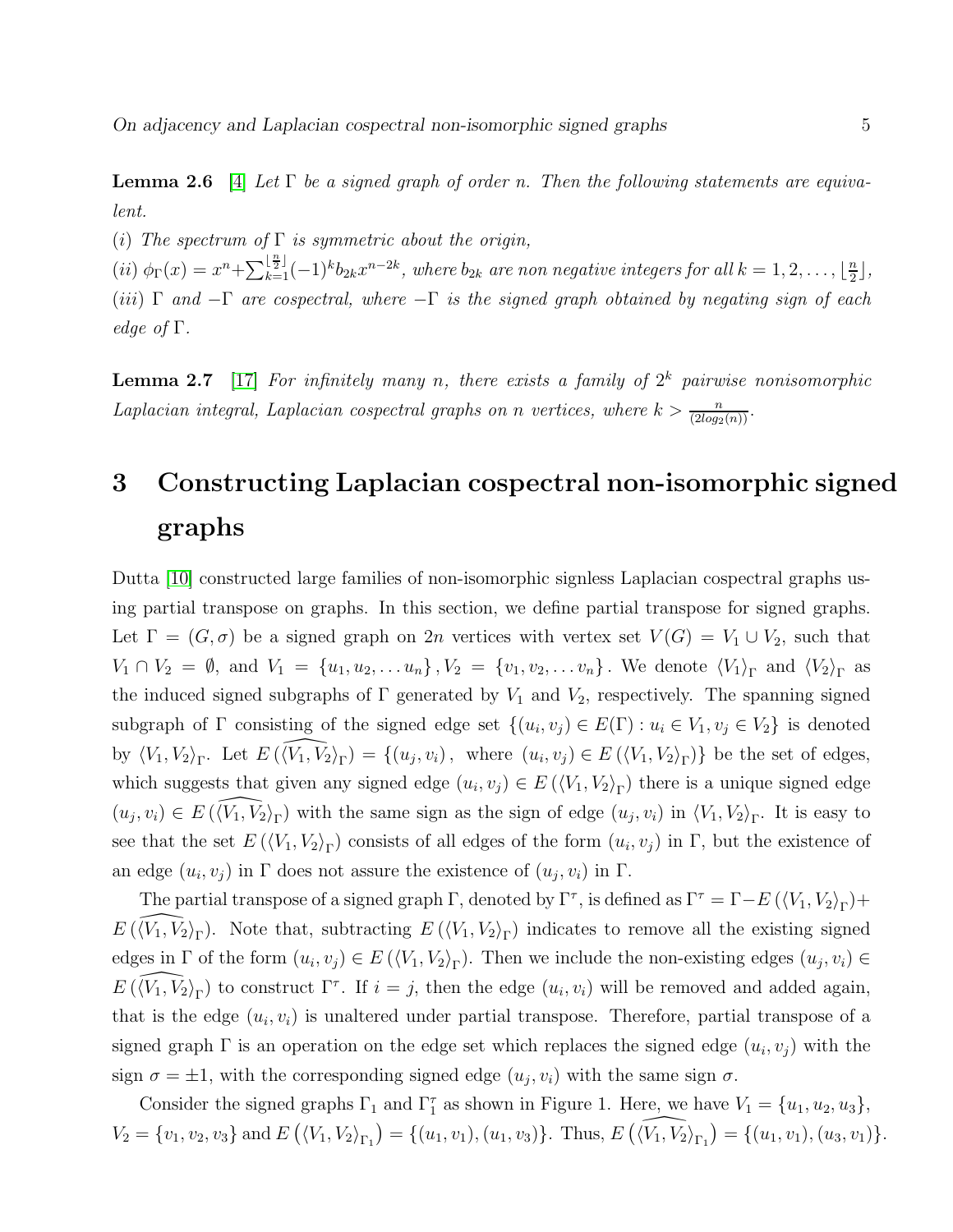Here, we replace the existing signed edge  $(u_1, v_3)$  with the non-existing signed edge  $(u_3, v_1)$ .

Remark 3.1 The partial transpose of a signed graph is labelling dependent. Therefore, isomorphic signed graphs may have non-isomorphic partial transposes, depending on the labellings. The partial transpose keeps  $\langle V_1 \rangle$  and  $\langle V_2 \rangle$  unaltered. The total number of vertices remains unchanged. If degree of a vertex  $w_i$  in the signed graph  $\Gamma$  is  $d_{\Gamma}(w_i)$ , then

$$
\sum_{i=1}^{n} (d_{\Gamma}(u_i) + d_{\Gamma}(v_i)) = \sum_{i=1}^{n} (d_{\Gamma^{\tau}}(u_i) + d_{\Gamma^{\tau}}(v_i)).
$$

A cycle  $C_l^{\sigma}(v_1, v_2, \dots, v_l, v_1)$  in a signed graph  $\Gamma = (G, \sigma)$  is a finite sequence of distinct vertices such that  $(v_i, v_{i+1}) \in E(\Gamma)$  for all  $i = 1, 2, \dots, l-1$  and  $(v_l, v_1) \in E(\Gamma)$ . We denote the negative edges in the signed cycle  $C_l^{\sigma}(v_1, v_2, \dots, v_l, v_1)$  by putting the bar over the corresponding adjacent vertices. For example, the cycle  $C_4^{\sigma}(v_1, v_2, v_3, v_4, v_1)$  on four vertices such that the only edge  $(v_1, v_2) \in E(\Gamma)$  has negative sign will be denoted by  $C_4^-(\overline{v_1, v_2}, v_3, v_4, v_1)$ . Similarly if only two consecutive edges  $(v_1, v_2), (v_2, v_3) \in E(\Gamma)$  have negative signs, then the cycle  $C_4^{\sigma}(v_1, v_2, v_3, v_4, v_1)$  will be denoted by  $C_4^+(\overline{v_1, v_2, v_3}, v_4, v_1)$ . In a signed graph  $\Gamma$ , a signed  $TU$ subgraph Γ′ is a signed subgraph whose components are trees or unbalanced unicyclic graphs, namely the unique cycle contains an odd number of negative edges. Thus, if  $H$  is a signed  $TU$ subgraph, then  $H = T_1 \cup T_2 \cup \cdots \cup T_p \cup U_1 \cup U_2 \cup \cdots \cup U_q$ , where  $T_i$ 's are trees and  $U_i$ 's are unbalanced unicyclic graphs. The weight of the signed TU-subgraph H is defined as  $w(H) = 4^q \prod_{i=1}^p |T_i|$ , where  $|T_i|$  is the number of vertices in the tree  $T_i$ . Note that we define  $\prod_{i=1}^p |T_i| = 1$  when  $p = 0$ . The relation between the coefficients of the Laplacian characteristic polynomial with the TU-subgraphs of a signed graph can be seen in [ [\[1\]](#page-21-7), Theorem 3.9]. Let  $\Gamma$  be a signed graph with Laplacian characteristic polynomial  $\psi(\Gamma, x) = x^n + a_1 x^{n-1} + \cdots + a_{n-1} x + a_n$ . Then its coefficients are given by

$$
a_i = (-1)^i \sum_{H \in \mathcal{H}_i(\Gamma)} w(H) \quad (i = 1, 2, \dots, n), \tag{3.1}
$$

where  $\mathcal{H}_i(\Gamma)$  denotes the set of signed TU-subgraphs of  $\Gamma$  containing i edges. Two sets of signed TU-subgraphs  $\mathcal{H}_i(\Gamma)$  and  $\mathcal{H}_i(\Gamma')$  are comparable if

$$
\sum_{H \in \mathcal{H}_i(\Gamma)} w(H) = \sum_{H \in \mathcal{H}_i(\Gamma')} w(H).
$$

Now, Eq.  $(3.1)$  suggests that if  $\Gamma$  and  $\Gamma'$  are Laplacian cospectral, then the sets of their signed TU-subgraphs are comparable for all  $i = 1, 2, \ldots m$ , where m is the number of edges in the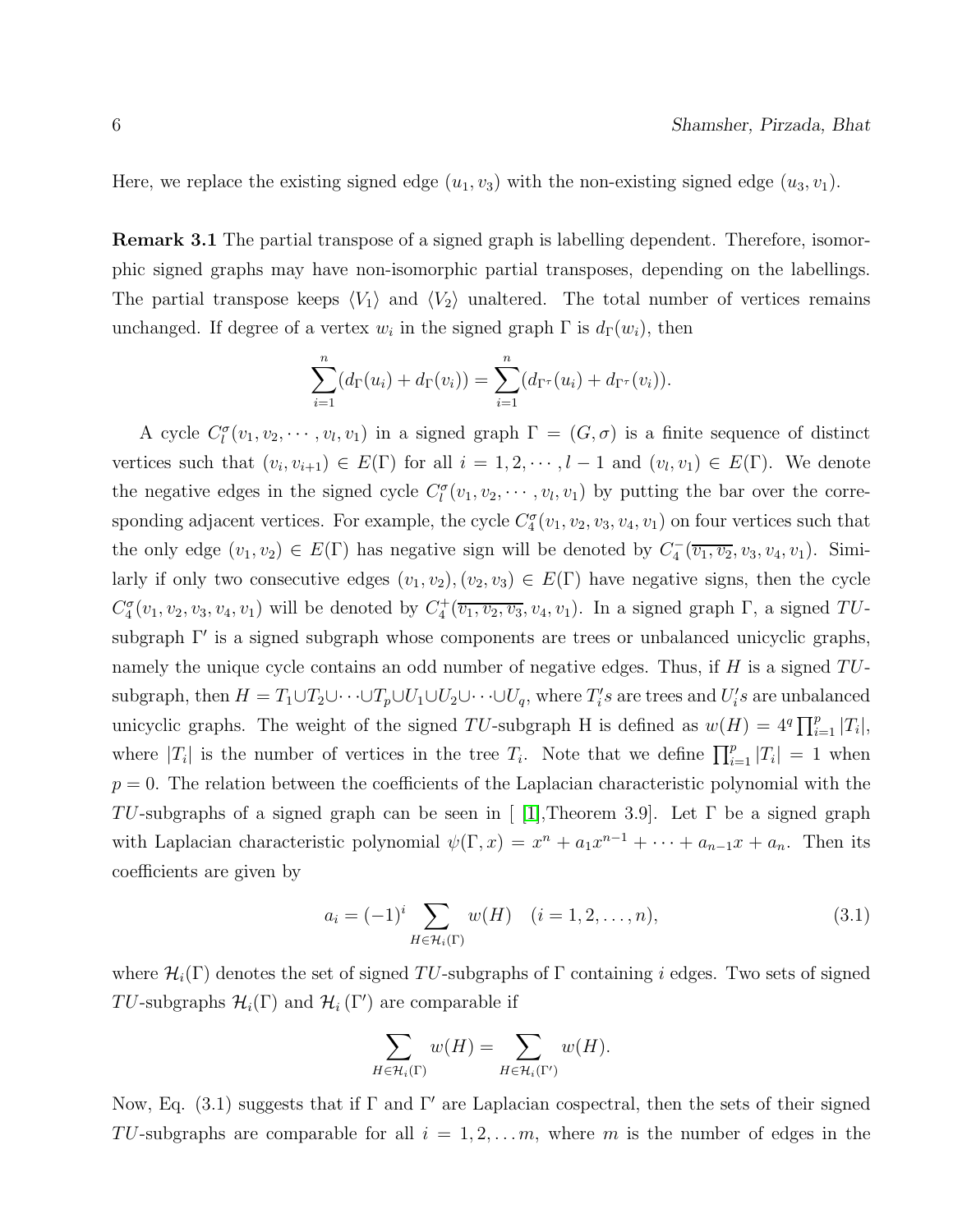

Figure 1: Signed graph  $\Gamma_1$  and its partial transpose  $\Gamma_1^{\tau}$ .

signed graph Γ. We say two signed graphs  $\Gamma_1$  and  $\Gamma_2$  are comparable if  $\mathcal{H}_i(\Gamma_1)$  and  $\mathcal{H}_i(\Gamma_2)$ are comparable for all i. As an example, two signed paths with equal number of vertices are comparable.

**Example 3.1** Consider the signed graphs  $\Gamma_1$  and  $\Gamma_1^{\tau}$  as shown in Figure 1. We observe that  $\Gamma_1$  contains two cycles  $C_3^+(u_1, u_2, u_3, u_1)$  and  $C_4^-(\overline{u_1, v_1}, v_2, v_3, u_1)$ . The partial transpose  $\Gamma_1^{\tau}$  of  $\Gamma_1$  which is obtained by replacing the signed edge  $(u_1, v_3)$  with  $(u_3, v_1)$  preserves both these cycles  $C_3^+(u_1, u_2, u_3, u_1)$  and  $C_4^-(\overline{u_1, v_1}, u_3, u_2, u_1)$  in  $\Gamma_1^{\tau}$ . As balanced cycle do not contribute to the coefficients of the Laplacian characteristic polynomial of a signed graph, therefore the signed TU-subgraphs generated by  $C_4^-(\overline{u_1,v_1},v_2,v_3,u_1)$  and  $C_4^-(\overline{u_1,v_1},u_3,u_2,u_1)$  in  $\Gamma_1$  and  $\Gamma_1^{\tau}$ respectively, are isomorphic, and have same contribution in  $\psi_{\Gamma_1}(x)$  and  $\psi_{\Gamma_1^r}(x)$ .

The signed edges  $K_{1,3} = \{(u_1, v_1), (u_1, v_3), (u_1, u_3)\}\$ form a tree in  $\Gamma_1$ . It is replaced by an unbalanced unicyclic TU-subgraph  $C_3^-(\overline{u_1,v_1},u_3,u_1)$  in  $\Gamma_1^{\tau}$ . Clearly, the signed TU-subgraphs generated by  $K_{1,3}$  and  $C_3^-(\overline{u_1,v_1},u_3,u_1)$  in  $\Gamma_1$  and  $\Gamma_1^{\tau}$  respectively have equal contribution in  $\psi_{\Gamma_1}(x)$  and  $\psi_{\Gamma_1^{\tau}}(x)$ . Therefore, all the signed TU-subgraphs of  $\Gamma_1$  and  $\Gamma_1^{\tau}$  are comparable. Thus they have same Laplacian characteristic polynomial, which can be easily calculated by Eq. (3.1) and is given by

<span id="page-6-0"></span>
$$
\psi_{\Gamma_1}(x) = \psi_{\Gamma_1^T}(x) = x^6 - 14x^5 + 73x^4 - 176x^3 + 196x^2 - 88x + 12.
$$

If we add a signed edge  $(w_i, w_j) : w_i, w_j \in V(G)$  in a signed graph  $\Gamma = (G, \sigma)$ , then the resultant signed graph will be denoted by  $\Gamma' = \Gamma + \{(w_i, w_j)\}\$ . Similarly,  $\Gamma' = \Gamma - \{(w_i, w_j)\}\$ denotes the signed graph obtained by removing an edge  $(w_i, w_j) : w_i, w_j \in V(G)$  in a signed graph  $\Gamma = (G, \sigma)$ . Whether the added/removed edge  $(w_i, w_j)$  is positive or negative, we denote a negative edge by  $(w_i, w_j)$ , and a positive edge without a bar over the edge  $(w_i, w_j)$ .

**Theorem 3.1** Let the signed subgraphs  $\langle V_1 \rangle_{\Gamma}$  and  $\langle V_2 \rangle_{\Gamma}$  of the signed graph  $\Gamma$  be two paths on n vertices with each edge being positive. Let  $\langle V_1,V_2\rangle_\Gamma$  be an empty signed graph. For the new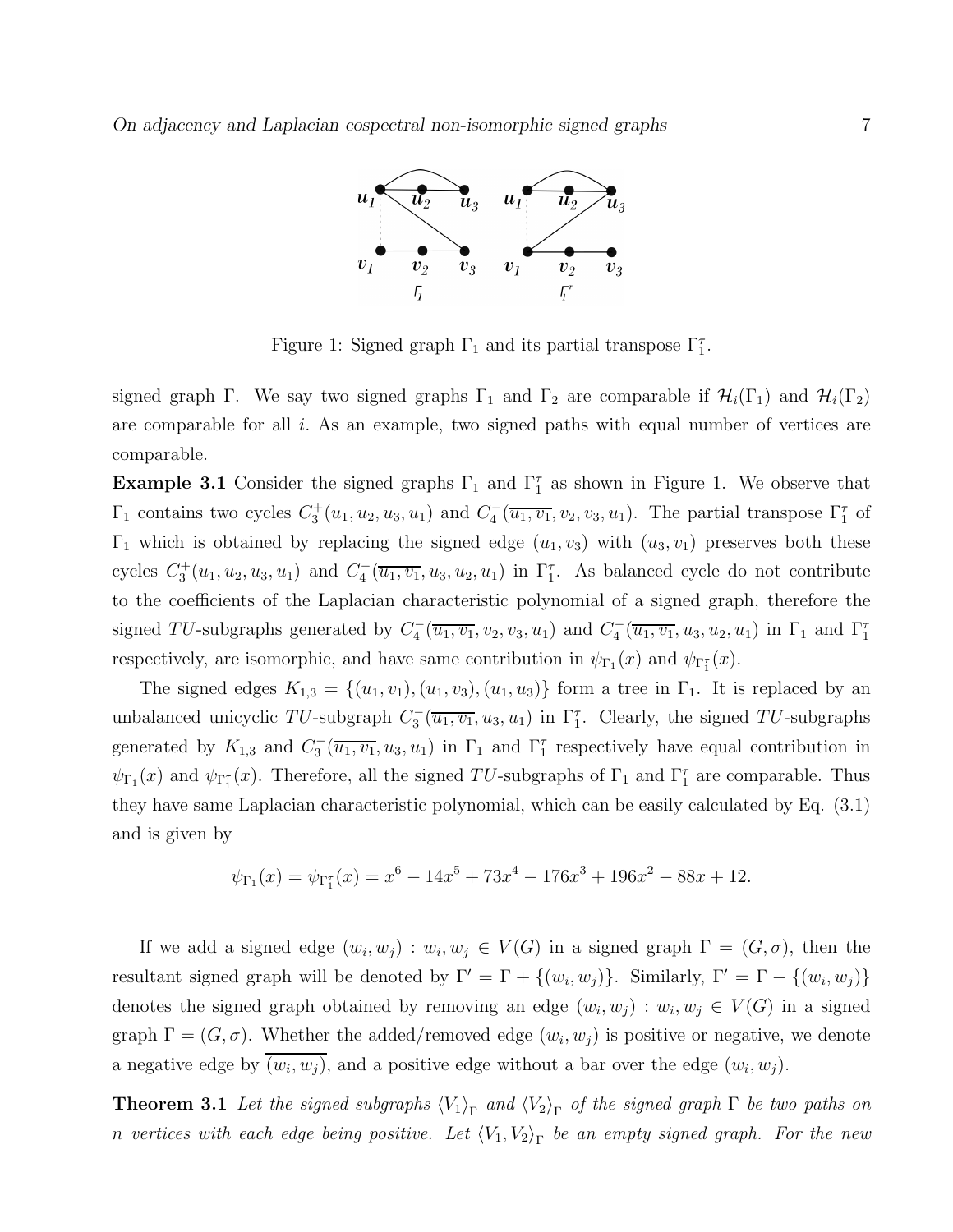8 Shamsher, Pirzada, Bhat



Figure 2: Signed graphs  $\Gamma_1$ ,  $\Gamma_1^{\tau}$ ,  $\Gamma_2$  and  $\Gamma_3$ .

constructed signed graph  $\Gamma_1 = \Gamma + \{(u_1, u_n), \overline{(u_1, v_1)}, (u_1, v_n)\},\$ 

(i) the signed graph  $\Gamma_1$  is non-isomorphic and Laplacian cospectral to its partial transpose  $\Gamma_1^{\tau}$ . (ii) the signed graphs  $\Gamma_2 = \Gamma_1 - \{(u_{n-1}, u_n), \overline{(u_1, v_1)}\} + \{\overline{(u_{n-1}, u_n)}, (u_1, v_1)\}$  and  $\Gamma_3 = \Gamma_1^{\tau}$  $\{(u_{n-1}, u_n)\} + \left\{\overline{(u_{n-1}, u_n)}\right\}$  are non-isomorphic and Laplacian cospectral.

**Proof.** (i) The cycles generated by additional three edges and their incidence with existing edges in  $\Gamma_1$  are  $C_n^+(u_1, u_2, u_3, \ldots u_n, u_1)$  and  $C_{n+1}^-(\overline{u_1, v_1}, v_2, \ldots v_n, u_1)$ , respectively. The signed spanning subgraph  $\langle V_1, V_2 \rangle_{\Gamma}$  contains only two signed edges which are  $(u_1, v_1)$  and  $(u_1, v_n)$ . Partial transpose replaces  $(u_1, v_n)$  with  $(u_n, v_1)$ . The cycles  $C_n^+(u_1, u_2, u_3, \ldots, u_n, u_1)$  and  $C_{n+1}^{-}(\overline{u_1, v_1}, v_2, \ldots v_n, u_1)$  remain invariant (into an isomorphic cycles) under partial transpose on

Γ1. As balanced cycles do not contribute to the coefficients of the Laplacian characteristic polynomial of a signed graph, therefore the signed TU-subgraphs generated by  $C_{n+1}^-(\overline{u_1,v_1},v_2,\ldots v_n,u_1)$ and  $C_{n+1}^-(\overline{u_1,v_1},u_n,\ldots u_2,u_1)$  in  $\Gamma_1$  and  $\Gamma_1^{\tau}$ , respectively, are isomorphic and have same contribution in  $\psi_{\Gamma_1}(x)$  and  $\psi_{\Gamma_1^r}(x)$ . Now, the edges  $\{(u_1, v_1), (u_1, v_n), (u_1, u_n)\}$  form a signed tree in  $\Gamma_1$ . It is replaced by an unbalanced unicyclic TU-subgraph  $C_3^-(\overline{u_1,v_1},u_n,u_1)$  in  $\Gamma_1^{\tau}$  and have same contribution in  $\psi_{\Gamma_1}(x)$  and  $\psi_{\Gamma_1}(x)$ . Therefore, all the signed TU-subgraphs of  $\Gamma_1$  and  $\Gamma_1^{\tau}$ are comparable. Thus, by Eq. (3.1), they have same Laplacian characteristic polynomial, which proves the result in this case.

 $(ii)$  The proof of (ii) is similar to that of  $(i)$ .

**Example 3.2** Consider the signed graphs  $\Gamma_1$ ,  $\Gamma_1^{\tau}$ ,  $\Gamma_2$  and  $\Gamma_3$  as given in Figure 2. They are constructed by using Theorem [3.1.](#page-6-0) Their Laplacian characteristic polynomials are respectively given as below.

$$
\psi_{\Gamma_1}(x) = \psi_{\Gamma_1^{\tau}}(x) = x^8 - 18x^7 + 131x^6 - 498x^5 + 1061x^4 - 1256x^3 + 764x^2 - 200x + 16,
$$
  

$$
\psi_{\Gamma_2}(x) = \psi_{\Gamma_3}(x) = x^8 - 18x^7 + 131x^6 - 498x^5 + 1065x^4 - 1288x^3 + 848x^2 - 280x + 36.
$$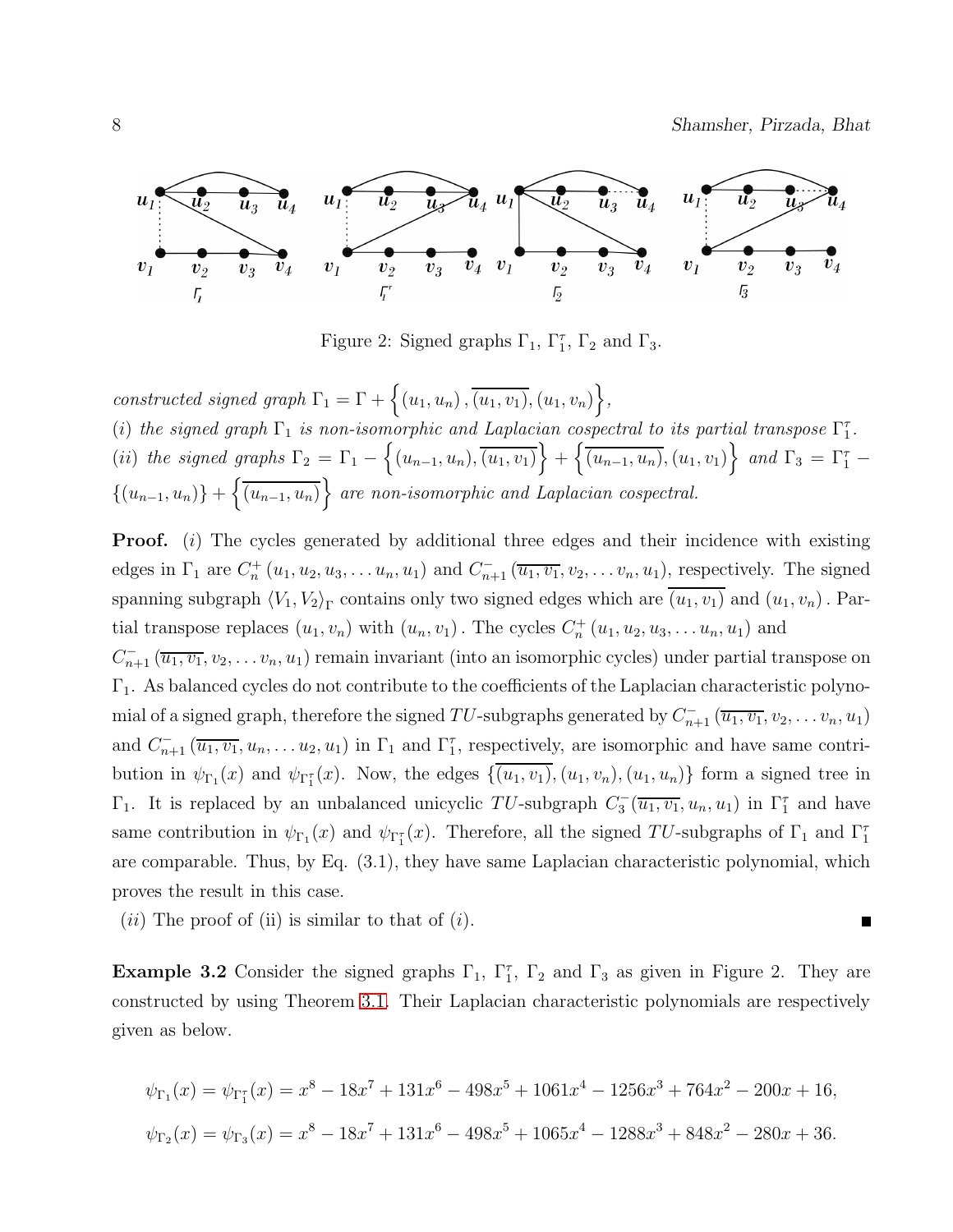

Figure 3: Signed graphs  $\Gamma_1$ ,  $\Gamma_1^{\tau}$ ,  $\Gamma_2$ ,  $\Gamma_3$ ,  $\Gamma_4$  and  $\Gamma_5$ .

<span id="page-8-0"></span>Clearly, the signed graphs  $\Gamma_1$  and  $\Gamma_1^{\tau}$  are non-isomorphic and Laplacian cospectral. Also,  $\Gamma_2$  and  $\Gamma_3$  are non-isomorphic and Laplacian cospectral signed graphs.

**Theorem 3.2** Let the signed subgraphs  $\langle V_1 \rangle_{\Gamma}$  and  $\langle V_2 \rangle_{\Gamma}$  of  $\Gamma$  be two cycles on n vertices with each edge being positive. Let  $\langle V_1, V_2 \rangle_{\Gamma}$  be an empty signed graph. Given two non-adjacent vertices  $u_i$  and  $u_j$  with  $i < j$ , construct a new signed graph  $\Gamma_1 = \Gamma + \{(u_i, u_j), \overline{(u_i, v_i)}, (u_i, v_j)\}$ . Then (i) the signed graph  $\Gamma_1$  is non-isomorphic and Laplacian cospectral to its partial transpose  $\Gamma_1^{\tau}$ , (ii) the signed graphs  $\Gamma_2 = \Gamma_1 - \left\{ (u_{n-1}, u_n), \overline{(u_i, v_i)}, (u_{j-1}, u_j) \right\} + \left\{ \overline{(u_{n-1}, u_n)}, (u_1, v_1), \overline{(u_{j-1}, u_j)} \right\}$ and  $\Gamma_3 = \Gamma_1^{\tau} - \{(u_{n-1}, u_n), (u_{j-1}, u_j)\} + \left\{ \overline{(u_{n-1}, u_n)}, \overline{(u_{j-1}, u_j)} \right\}$  are non-isomorphic and Laplacian cospectral, (iii) the signed graphs  $\Gamma_4 = \Gamma_1 - \left\{ (v_{n-1}, v_n), \overline{(u_i, v_i)}, (u_{j-1}, u_j) \right\} + \left\{ \overline{(v_{n-1}, v_n)}, (u_1, v_1), \overline{(u_{j-1}, u_j)} \right\}$ and  $\Gamma_5 = \Gamma_1^{\tau} - \{(v_{n-1}, v_n), (u_{j-1}, u_j)\} + \left\{\overline{(v_{n-1}, v_n)}, \overline{(u_{j-1}, u_j)}\right\}$  are non-isomorphic and Laplacian cospectral.

**Proof.** The proof is similar to that of Theorem [3.1.](#page-6-0)

**Example 3.3** Consider the signed graphs  $\Gamma_1$ ,  $\Gamma_1^{\tau}$ ,  $\Gamma_2$ ,  $\Gamma_3$ ,  $\Gamma_4$  and  $\Gamma_5$  as shown in Figure 3. Here  $n = 4$ ,  $i = 1$  and  $j = 3$ . The signed graph  $\Gamma_1$ , which is generated by Theorem [3.2](#page-8-0) is nonisomorphic and Laplacian cospectral to its partial transpose  $\Gamma_1^{\tau}$ . We obtain the signed graph  $\Gamma_2$  from  $\Gamma_1$  by replacing the positive edges  $(u_2, u_3)$  and  $(u_3, u_4)$  with negative edges  $\overline{(u_2, u_3)}$  and  $\overline{(u_3, u_4)}$  and negative edge  $\overline{(u_1, v_1)}$  with the positive edge  $(u_1, v_1)$ . Also, the signed graph  $\Gamma_3$ is obtained from  $\Gamma_1^{\tau}$  by replacing the positive edges  $(u_2, u_3)$  and  $(u_3, u_4)$  with negative edges  $\overline{(u_2, u_3)}$  and  $\overline{(u_3, u_4)}$ . The signed graphs  $\Gamma_2$  and  $\Gamma_3$  are non-isomorphic and Laplacian cospectral. Similarly the non-isomorphic and Laplacian cospectral signed graphs  $\Gamma_4$  and  $\Gamma_5$  are obtained

П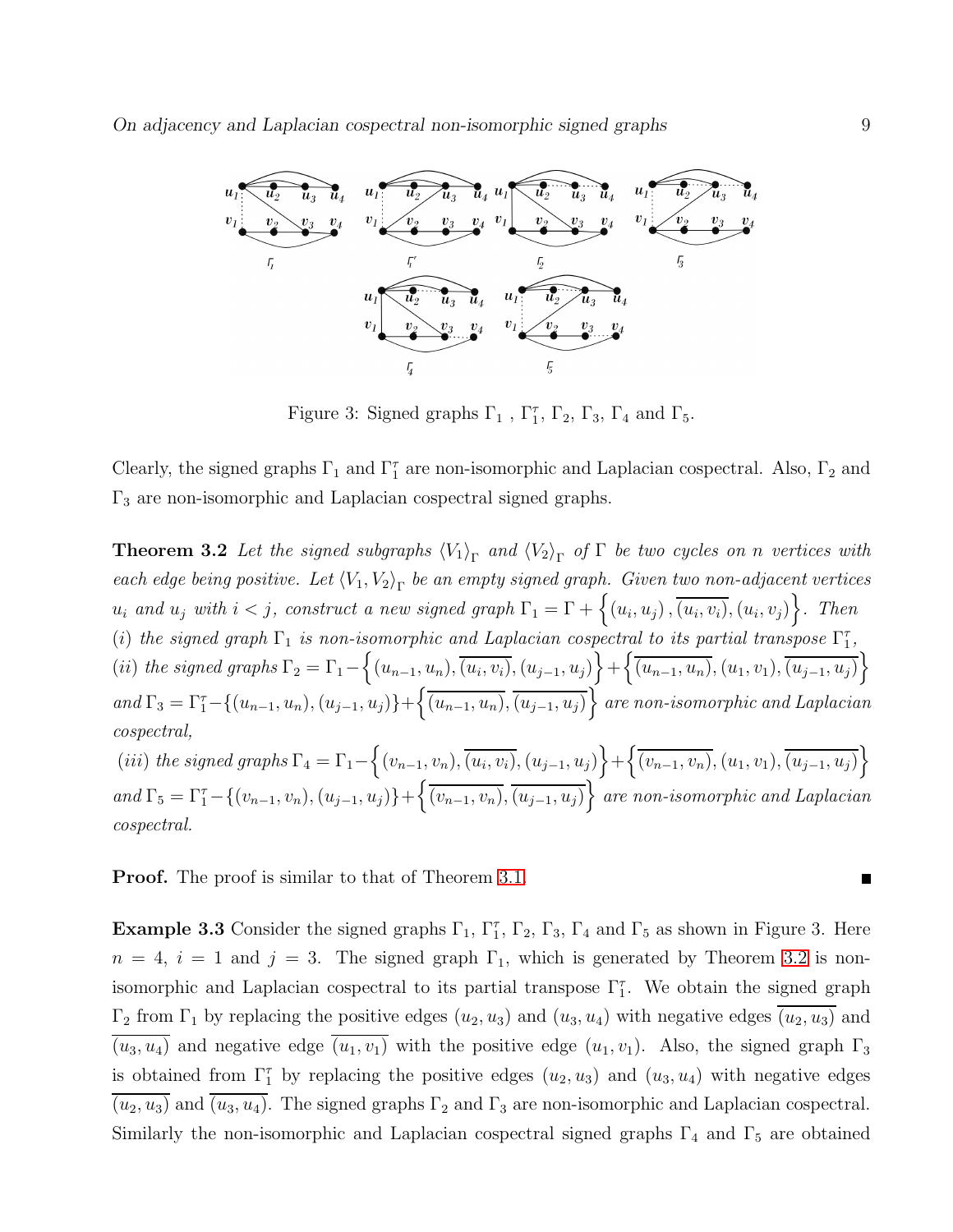

Figure 4: Signed graphs  $Γ$  and  $Γ<sup>τ</sup>$ .

from  $\Gamma_1$  and  $\Gamma_1^{\tau}$ , respectively, as in Theorem [3.2.](#page-8-0)

**Remark 3.2** In Example 3.3, we have seen that  $\Gamma_1$  and  $\Gamma_1^{\tau}$  are Laplacian cospectral signed graphs. Also, we have mentioned that  $\Gamma_1^{\tau}$  is the partial transpose of  $\Gamma_1$ . But, not all signed graphs are Laplacian cospectral to their partial transpose, for instance, consider the signed graphs  $\Gamma$  and  $\Gamma^{\tau}$  as given in Figure 4. It is easy to calculate that the Laplacian characteristic polynomials of  $\Gamma$  and  $\Gamma^{\tau}$  are  $\psi_{\Gamma}(x) = x^6 - 12x^5 + 52x^4 - 105x^3 + 104x^2 - 48x + 8$  and  $\psi_{\Gamma}(\tau) =$  $x^6 - 12x^5 + 51x^4 - 94x^3 + 72x^2 - 18x.$ 

Let G be a graph and  $\Gamma = (G, \sigma)$  be a signed graph on G. Hou et al. [\[16\]](#page-22-2) raised the following two problems.

**Problem 1.** Let G be a graph,  $\Gamma_1 = (G, \sigma_1), \Gamma_2 = (G, \sigma_2)$  be two signed graphs on G, and det  $L(\Gamma_1) = \det L(\Gamma_2)$ . Are  $L(\Gamma_1)$  and  $L(\Gamma_2)$  cospectral?

**Problem 2.** Do there exist pairs  $\Gamma_1 = (G_1, \sigma_1), \Gamma_2 = (G_2, \sigma_2)$  of signed graphs that have either of the following properties (i) and (ii)?

(i)  $\Gamma_1$  and  $\Gamma_2$  are not balanced but Laplacian cospectral such that  $G_1$  and  $G_2$  are nonisomorphic.

(ii)  $\Gamma_1$  and  $\Gamma_2$  are not balanced but Laplacian cospectral such that  $G_1$  and  $G_2$  are not cospectral.

The statement of Problem 1 is not always true. To see this, let  $\Gamma_1$  be a signed graph as shown in Figure 3. Let Γ' be the signed graph obtained from  $\Gamma_1$  by replacing the negative edge  $(u_1, v_1)$ with positive edge  $(u_1, v_1)$  and positive edge  $(v_3, v_4)$  with negative edge  $\overline{(v_3, v_4)}$ . The Laplacian characteristic polynomials of  $\Gamma_1$  and  $\Gamma'$  are respectively given by

$$
\psi_{\Gamma_1}(x) = x^8 - 22x^7 + 197x^6 - 928x^5 + 2476x^4 - 3736x^3 + 2976x^2 - 1056x + 128,
$$

 $\psi_{\Gamma'}(x) = x^8 - 22x^7 + 197x^6 - 928x^5 + 2476x^4 - 3748x^3 + 3048x^2 - 1152x + 128.$ 

The underlying graphs of  $\Gamma_1$  and  $\Gamma'$  are isomorphic and det  $L(\Gamma_1) = \det L(\Gamma')$ . It is clear that the signed graphs  $\Gamma_1$  and  $\Gamma'$  are not Laplacian cospectral and this answers Problem 1.

For Problem 2, consider the signed graph  $\Gamma_1$  and its partial transpose  $\Gamma_1^{\tau}$  as given in Figure 3. Clearly, the underlying graphs of  $\Gamma_1$  and  $\Gamma_1^{\tau}$  are non-isomorphic. The unbalanced signed graphs  $\Gamma_1$  and  $\Gamma_1^{\tau}$  are Laplacian cospectral. Also, it is easy to see that the underlying graph of  $\Gamma_1$  and  $\Gamma_1^{\tau}$  are not cospectral and this answers Problem 2.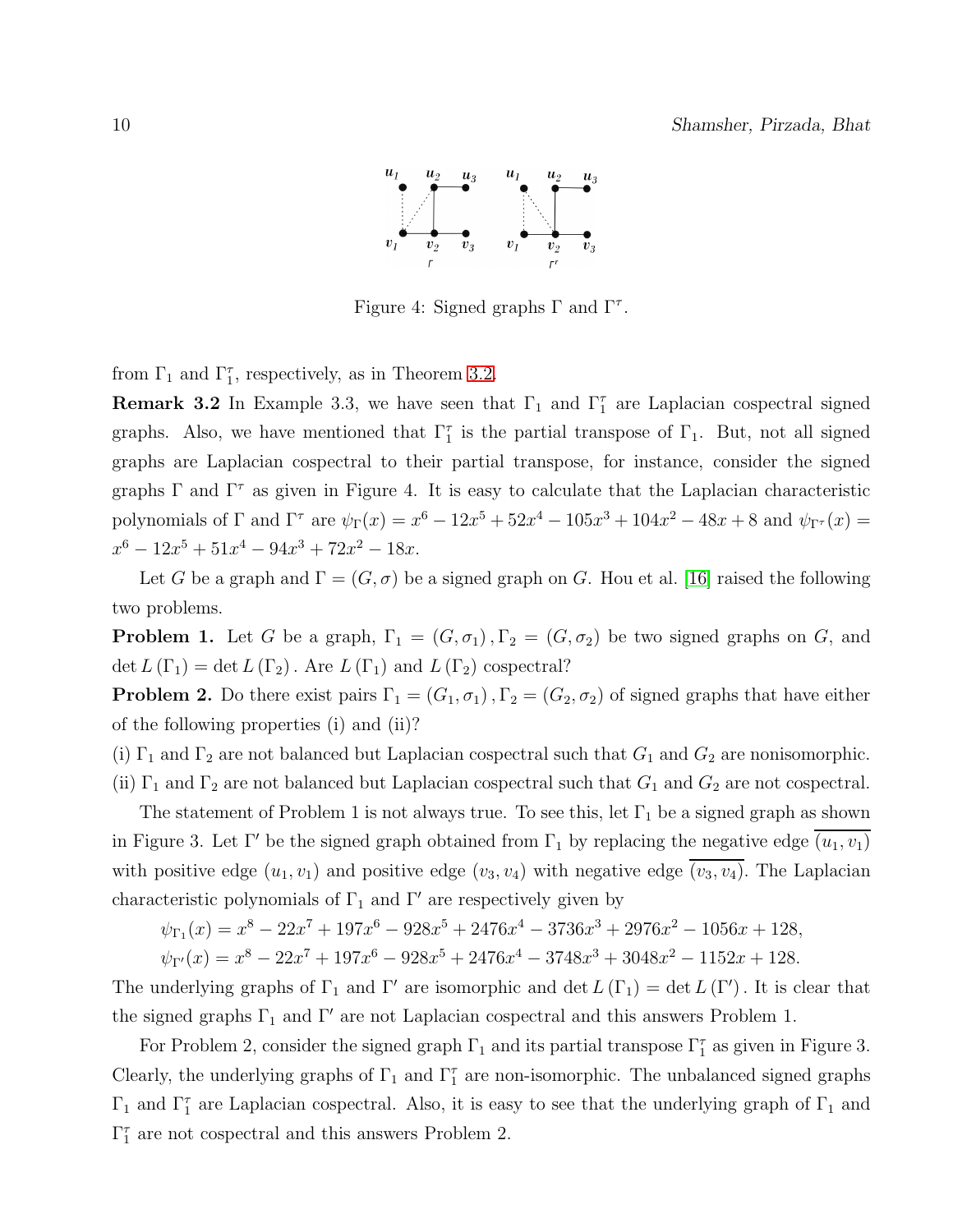## 4 Constructing cospectral(adjacency) non-isomorphic signed graphs, integral signed graphs and equienergetic(adjacency) signed graphs

The novel cospectral non-isomorphic signed graph constructions have implications for the complexity of the graph isomorphism problem. This necessitates the creation of methods for detecting and/or creating cospectral non-isomorphic graphs. Seidel switching, Godsil–McKay (GM) switching, and others are well-known approaches for constructing cospectral graphs. In 2019, Belardo et al. [\[2\]](#page-21-8) used the Godsil-Mckay-type procedures developed for graphs to construct the pairs of cospectral switching non-isomorphic signed graphs. In this section, we will introduce two new operations in signed graphs. These operations establish the relationship of the adjacency spectrum of one signed graph with the Laplacian spectrum of another signed graph. Furthermore, these operations will be utilized to construct the pairs of cospectral non-isomorphic signed graphs and integral signed graphs.

The usual orientation of edges in digraphs differs slightly from the orientation of signed graphs. In fact in signed graphs, instead of one arrow, we can use two arrows assigned to edges. Bidirected graphs are the result of this. An orientated signed graph, more exactly, is an ordered pair  $\Gamma_{\vartheta} = (\Gamma, \vartheta)$ , where

$$
\vartheta: V(G) \times E(G) \to \{0, 1, -1\} \tag{4.2}
$$

satisfying the following three conditions.

(a)  $\vartheta(u, vw) = 0$  whenever  $u \neq v, w; u, v, w \in V(G)$  and  $vw \in E(G)$ ,

(b)  $\vartheta(v, vw) = 1$  (or -1) if an arrow at v is going into (rep. out of) v. For illustration, see Figure 5,

(c)  $\vartheta(v, vw) \vartheta(w, vw) = -\sigma(vw)$ .

As a result, positive edges are oriented edges, whereas negative edges are unoriented (see Figure 5). Therefore, every bidirected graph is also a signed graph. The converse is likewise true, however, one arrow (at any end) can be taken at random, whereas the other arrow (in light of (c) above) cannot. For an oriented signed graph  $\Gamma_{\vartheta}$ , its incidence matrix  $B_{\vartheta} = (b_{ij})$  is a matrix, whose rows correspond to vertices and columns to edges of G, with  $b_{ij} = \vartheta(v_i, e_j)$  (here  $v_i \in V(G)$ ,  $e_j \in E(G)$ ). Usually, when only  $\Gamma$  is given, then we use the arbitrary orientation. So each row of the incidence matrix corresponding to vertex  $v_i$  contains  $d_{v_i}$  non-zero entries, each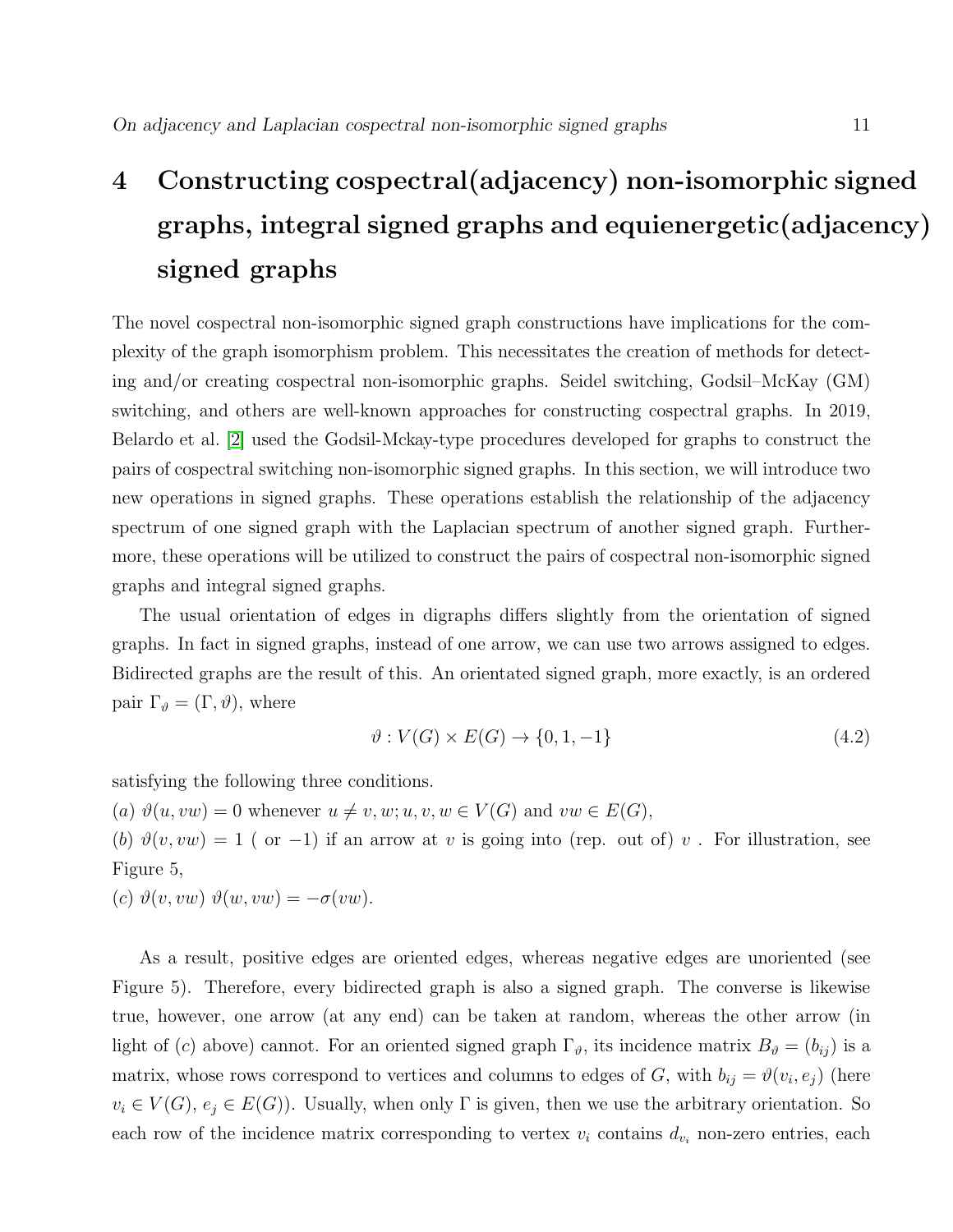

Figure 5: Bidirected edges in signed graphs.

equal to  $+1$  or  $-1$ . On the other hand, each column of the incidence matrix corresponding to edge  $e_j$  contains two non-zero entries, each equal to +1 or -1. Therefore, even in the case that multiple edges exist, we easily obtain

$$
B_{\vartheta} B_{\vartheta}^T = D(G) - A(\Gamma_{\vartheta}) = L(\Gamma_{\vartheta}), \qquad (4.3)
$$

where  $D(G)$  is the diagonal matrix of vertex degrees of G. It is easy to observe that  $L(\Gamma_{\vartheta})$  is positive-semidefinite.

The suddivision signed graph  $A(S(\Gamma_{\vartheta}))$  is the signed graph whose underlying graph is  $S(G)$ with vertex set  $V(G) \cup E(G)$ . It preserves the orientation  $\vartheta$  and can be represented in the block form as follows.

$$
A(S(\Gamma_{\vartheta})) = \begin{pmatrix} O_n & B_{\vartheta} \\ B_{\vartheta}^T & O_m \end{pmatrix},
$$

where  $O_r \in M_r(\mathbb{R})$ . It is easy to see that the signature  $\sigma$  of the subdivision signed graph is defined by  $\sigma(v_i e_j) = \vartheta_{ij}$ . An example of subdivision graph of a signed graph is shown in Figure 6.

**Remark 4.1** Any orientation (random)  $\vartheta$  to the edges of  $\Gamma$  gives rise to the same matrices  $A(\Gamma_{\vartheta}) = A(\Gamma)$  and  $L(\Gamma_{\vartheta}) = L(\Gamma)$ , while the matrix  $A(S(\Gamma_{\vartheta}))$  does depend on  $\vartheta$ . Let S be a  $\pm 1$  diagonal matrix such that  $B'_{\vartheta} = B_{\vartheta} S$ . It can be easily seen that  $A(S(\Gamma_{\vartheta'})) =$  $[I_n \dagger S]A(S(\Gamma_{\vartheta}))[I_n \dagger S]$ , where  $\dagger$  denotes the direct sum of two matrices. From now on, the index  $\vartheta$  will be not specified anymore.

<span id="page-11-0"></span>**Lemma 4.1** [\[1\]](#page-21-7) If B is the incident matrix of a connected signed graph  $\Gamma = (G, \sigma)$  having n vertices. Then

$$
rank(B) = \begin{cases} n-1, & if \Gamma \text{ is balanced,} \\ n, & if \Gamma \text{ is unbalanced.} \end{cases}
$$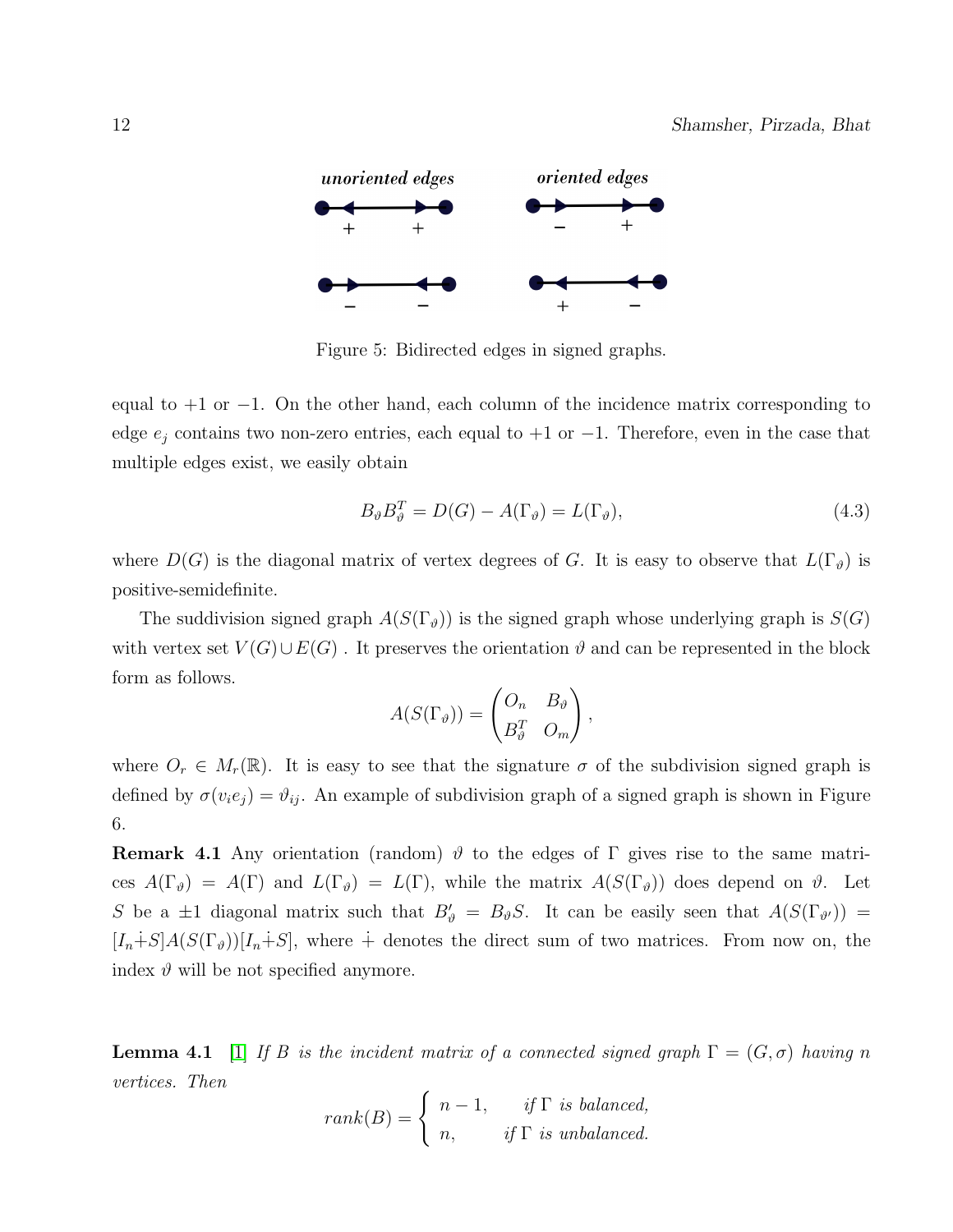

Figure 6: A signed graph and the corresponding signed subdivision graph.

**Operation 4.1** Let  $\Gamma$  be a signed graph with vertex set  $V(G) = \{v_1, v_2, \ldots, v_n\}$  and edge set  $E(G) = \{e_1, e_2, \ldots, e_m\}$ . Corresponding to each signed edge  $e_i$ ,  $1 \le i \le m$ , in  $\Gamma$ , introduce a set  $U_i^p$  $i$ <sup>*p*</sup> of *p* (positive integer) isolated vertices and make every vertex in  $U_i^p$  $i<sup>p</sup>$  adjacent to the vertices incident with  $e_i$ ,  $i = 1, 2, ..., m$  (in the same way as in subdivision signed graph  $S(\Gamma)$ ) and remove edges of Γ only. The resultant signed graph is denoted by  $S_p(\Gamma)$ . The number of vertices and edges of the signed graph  $S_p(\Gamma)$  are  $n + pm$  and  $2pm$ , respectively. If  $p = 1$ , then  $S_p(\Gamma)$ coincides with the subdivision graph  $S(\Gamma)$ . Figure 7 illustrates the above operation.

<span id="page-12-0"></span>**Theorem 4.2** Let  $\Gamma$  be a signed graph with n vertices and m edges. Let  $\mu_1 \ge \mu_2 \ge \cdots \ge \mu_{n-1}$  $\mu_n \geq 0$  be the Laplacian eigenvalues of the signed graph  $\Gamma$ . Then the adjacency spectrum of  $S_p(\Gamma)$ is

$$
Spec(S_p(\Gamma)) = \begin{cases} \{0^{(pm-n+2)}, \pm \sqrt{p\mu_1}^{(1)}, \pm \sqrt{p\mu_2}^{(1)}, \dots, \pm \sqrt{p\mu_{n-1}}^{(1)}\} & \text{if } \Gamma \text{ is balanced,} \\ \{0^{(pm-n)}, \pm \sqrt{p\mu_1}^{(1)}, \pm \sqrt{p\mu_2}^{(1)}, \dots, \pm \sqrt{p\mu_{n-1}}^{(1)}, \pm \sqrt{p\mu_n}^{(1)}\}, & \text{if } \Gamma \text{ is unbalanced.} \end{cases}
$$

**Proof.** Using the suitable labelling of the vertices of  $S_p(\Gamma)$ , the adjacency matrix of  $S_p(\Gamma)$  can be written as

$$
A(S_p(\Gamma)) = \begin{pmatrix} O & B & B & \dots & B \\ B^T & O & O & \dots & O \\ B^T & O & O & \dots & O \\ \vdots & \vdots & \ddots & \vdots & \\ B^T & O & O & \dots & O \end{pmatrix}.
$$

Therefore, we have

$$
A(S_p(\Gamma))^2 = \begin{pmatrix} O & B & B & \dots & B \\ B^T & O & O & \dots & O \\ B^T & O & O & \dots & O \\ \vdots & \vdots & \ddots & \vdots & \\ B^T & O & O & \dots & O \end{pmatrix} \begin{pmatrix} O & B & B & \dots & B \\ B^T & O & O & \dots & O \\ B^T & O & O & \dots & O \\ \vdots & \vdots & \ddots & \vdots & \\ B^T & O & O & \dots & O \end{pmatrix}
$$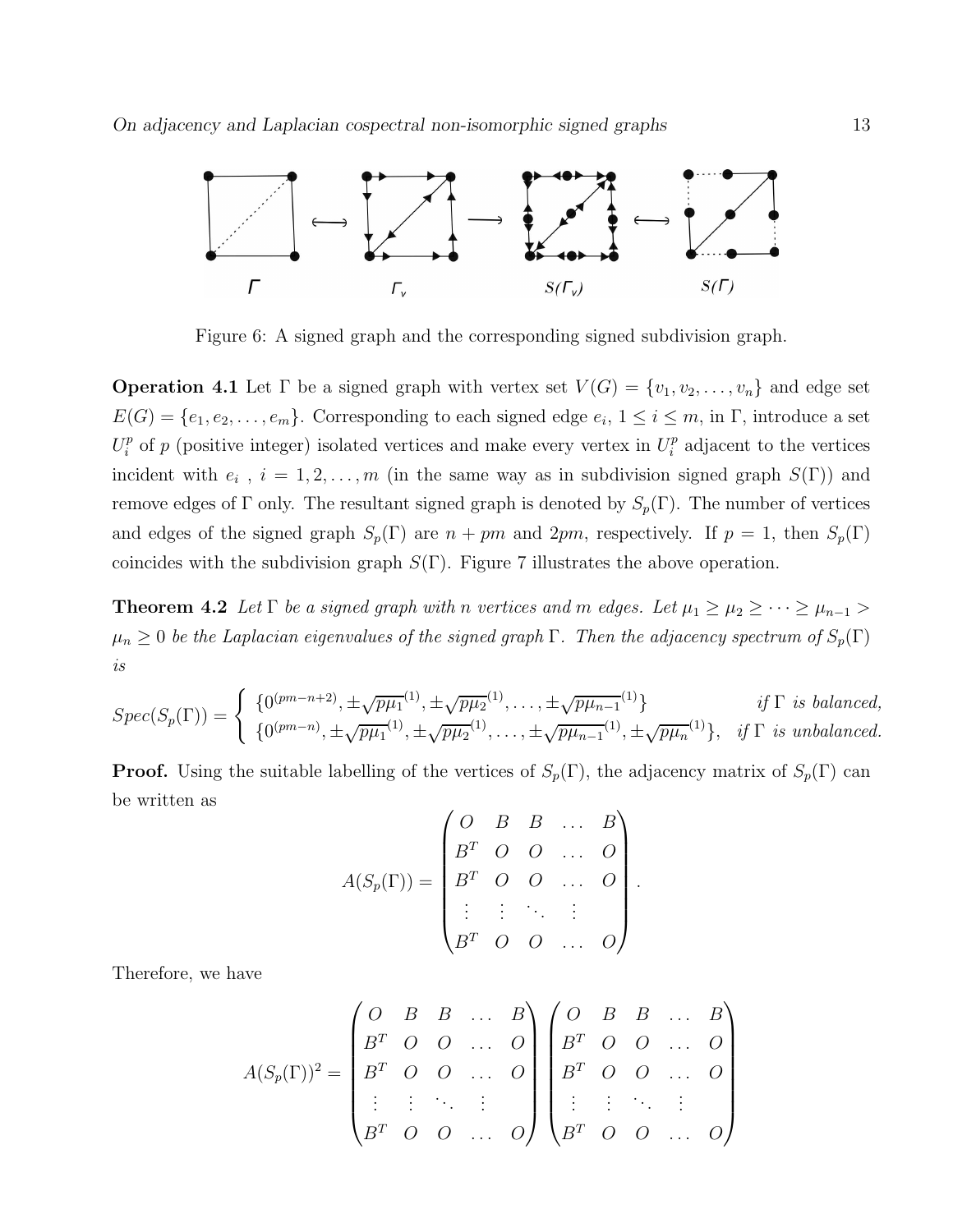

Figure 7: Signed graphs  $\Gamma$ ,  $S(\Gamma)$  and  $S_2(\Gamma)$ .

$$
= \begin{pmatrix} pBB^T & O & O & \dots & O \\ O & B^TB & B^TB & \dots & B^TB \\ O & B^TB & B^TB & \dots & B^TB \\ \vdots & \vdots & \ddots & \vdots & \vdots \\ O & B^TB & B^TB & \dots & B^TB \end{pmatrix}
$$

$$
= \begin{pmatrix} pBB^T & O_{1\times p} \\ O_{p\times 1} & J_{p\times p} \otimes B^TB \end{pmatrix},
$$

where  $J_{p\times p}\otimes B^TB$  denotes the Kronecker product of the matrices  $J_{p\times p}$  and  $B^TB$ , and  $J_{p\times p}$  is a square matrix whose all entries are equal to 1. Thus

$$
Spec(A(S_p(\Gamma))^2) = Spec(pBB^T) \cup Spec(J_{p\times p} \otimes B^T B).
$$

As  $B^T B$  is a real symmetric matrix of order m, so all its eigenvalues are real. Let  $x_1 \ge x_2 \ge \cdots \ge$  $x_m$  be the eigenvalues of the matrix  $B^T B$ . Note that  $rank(B B^T) = rank(B^T B) = rank(B)$ . Therefore, by Lemma [4.1,](#page-11-0) we have

$$
Spec(B^TB) = \begin{cases} \{0^{(m-n+1)}, x_1, x_2, \dots, x_{n-1}\} & \text{if } \Gamma \text{ is balanced,} \\ \{0^{(m-n)}, x_1, x_2, \dots, x_{n-1}, x_n\} & \text{if } \Gamma \text{ is unbalanced.} \end{cases}
$$

and

$$
Spec(BB^{T}) = Spec(L(\Gamma)) = \begin{cases} \{0, \mu_1, \mu_2, \dots, \mu_{n-1}\} & \text{if } \Gamma \text{ is balanced,} \\ \{\mu_1, \mu_2, \dots, \mu_{n-1}, \mu_n\} & \text{if } \Gamma \text{ is unbalanced,} \end{cases}
$$

where  $x_n \neq 0$  and  $\mu_n \neq 0$ . As  $Spec(J_{p\times p})$  is  $\{0^{p-1}, p\}$ , then by Lemma [2.2,](#page-3-0) we have

$$
Spec(J_{p\times p}\otimes B^TB)=\begin{cases} \{0^{(pm-n+1)},px_1,px_2,\cdots,px_{n-1}\} & \text{if }\Gamma \text{ is balanced,} \\ \{0^{(pm-n)},px_1,px_2,\cdots,px_{n-1},px_n\} & \text{if }\Gamma \text{ is unbalanced.} \end{cases}
$$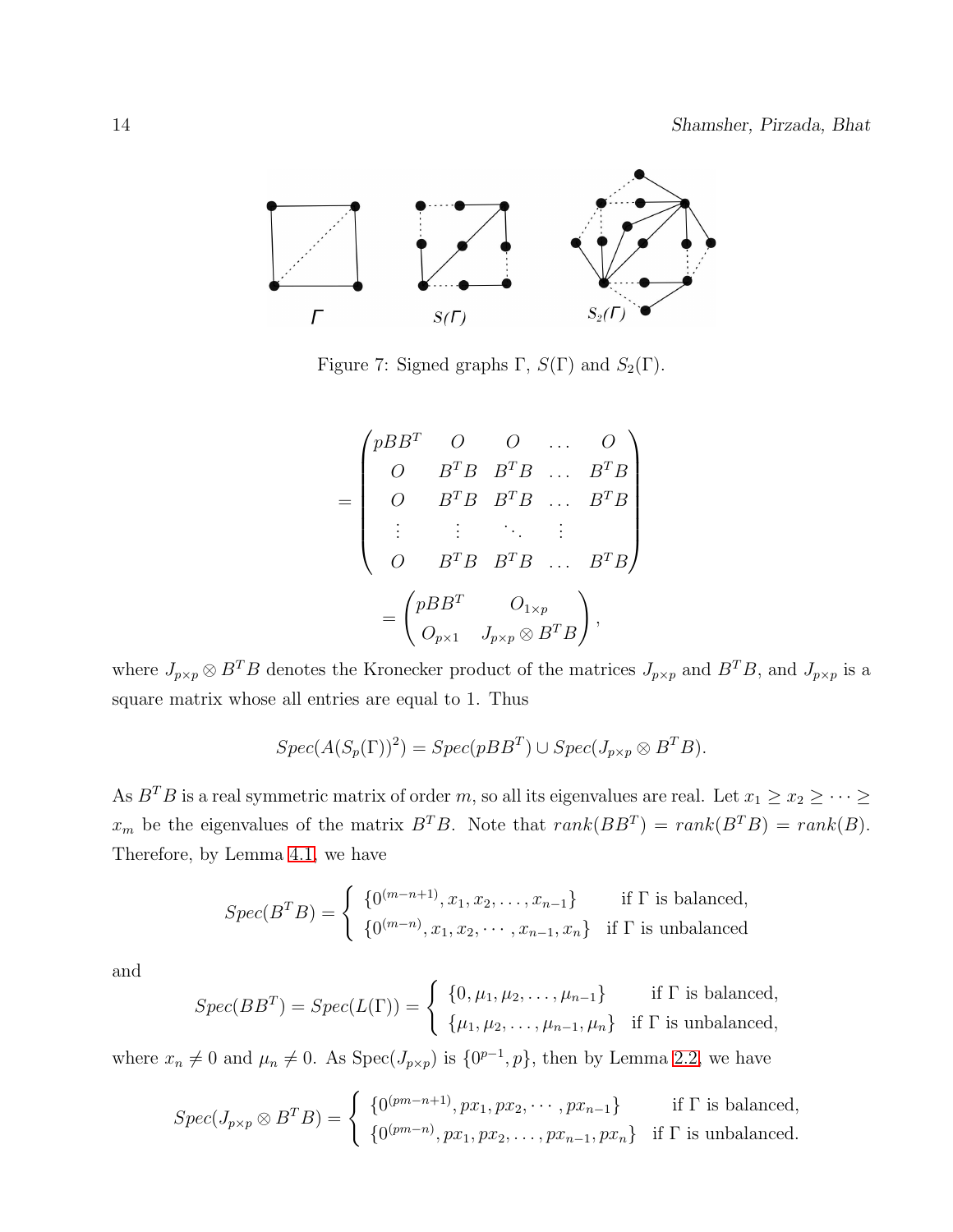We know that the underlying graph of a subdivision signed graph is always bipartite. Therefore the underlying graph of  $S_p(\Gamma)$  is always bipartite. Note that the eigenvalues of  $B^T B$  are given by the eigenvalues of  $BB^T$ , together with 0 of multiplicity  $m - n$ . Therefore, by Lemmas [2.5](#page-3-1) and [2.6,](#page-3-2) we have

$$
Spec(S_p(\Gamma)) = \begin{cases} \{0^{(pm-n+2)}, \pm \sqrt{p\mu_1}^{(1)}, \pm \sqrt{p\mu_2}^{(1)}, \dots, \pm \sqrt{p\mu_{n-1}^{(1)}}\} & \text{if } \Gamma \text{ is balanced,} \\ \{0^{(pm-n)}, \pm \sqrt{p\mu_1}^{(1)}, \pm \sqrt{p\mu_2}^{(1)}, \dots, \pm \sqrt{p\mu_{n-1}^{(1)}}, \pm \sqrt{p\mu_n}^{(1)}\} & \text{if } \Gamma \text{ is unbalanced.} \end{cases}
$$

<span id="page-14-0"></span>The following result can also be seen in [ [\[1\]](#page-21-7), Theorem 2.2].

Corollary 4.3 Let  $\Gamma$  be a signed graph with n vertices and m edges. Let  $\mu_1 \geq \mu_2 \geq \cdots \geq$  $\mu_{n-1} > \mu_n \geq 0$  be the Laplacian eigenvalues of the signed graph  $\Gamma$ . Then the adjacency spectrum of  $S(\Gamma)$  is

$$
Spec(S(\Gamma)) = \begin{cases} \{0^{(m-n+2)}, \pm \sqrt{\mu_1}^{(1)}, \pm \sqrt{\mu_2}^{(1)}, \dots, \pm \sqrt{\mu_{n-1}}^{(1)}\} & \text{if } \Gamma \text{ is balanced,} \\ \{0^{(m-n)}, \pm \sqrt{\mu_1}^{(1)}, \pm \sqrt{\mu_2}^{(1)}, \dots, \pm \sqrt{\mu_{n-1}}^{(1)}, \pm \sqrt{\mu_n}^{(1)}\} & \text{if } \Gamma \text{ is unbalanced.} \end{cases}
$$

**Operation 4.2** Let  $\Gamma$  be a signed graph with vertex set  $V(G) = \{v_1, v_2, \ldots, v_n\}$  and edge set  $E(G) = \{e_1, e_2, \ldots, e_m\}$ . Let  $S(\Gamma)$  be a signed subdivision graph of a signed graph  $\Gamma$  with vertex set  $V(G) \cup E(G)$ . Corresponding to every vetrtex  $v_i$ ,  $1 \leq i \leq n$ , in  $S(\Gamma)$ , introduce a set  $V_i^p$  $i^p$  of p (positive integer) isolated vertices and join each vertex of  $V_i^p$  $\zeta_i^p$  to the neighbors of  $v_i$  with the same sign as the vertex  $v_i$  in  $S(\Gamma)$ . Then in the resulting signed graph, corresponding to each vertex  $e_i$ , (  $i = 1, 2, ...m$ ) introduce a set of k isolated vertices  $U_j^k$ ,  $1 \le j \le m$ , where  $k = p$  or  $k = p - 1$ , join each vertex in  $U_j^k$  to the neighbors of  $e_i$  with the same sign as the vertex  $e_i$  in S(Γ). The resultant signed graph is denoted by  $S_p^k(\Gamma)$ . The number of vertices and edges of the graph  $S_p^k(\Gamma)$  are  $(p+1)n + (k+1)m$  and  $2(p+1)(k+1)m$ , respectively. Figure 8 illustrates the above operation.

<span id="page-14-1"></span>**Theorem 4.4** Let  $\Gamma$  be a signed graph with n vertices and m edges. Let  $\mu_1 \geq \mu_2 \geq \cdots \geq$  $\mu_{n-1} > \mu_n \geq 0$  be the Laplacian eigenvalues of the signed graph  $\Gamma$ . Then the adjacency spectrum of  $S_p^k(\Gamma)$  is  $Spec(S_p^k(\Gamma)) = \{0^{((p-1)n + (k+1)m+2)}, \pm \sqrt{(p+1)(k+1)\mu_1}^{(1)}, \ldots, \pm \sqrt{(p+1)(k+1)\mu_{n-1}}^{(1)} \}$ } if  $\Gamma$  is balanced, and  $Spec(S_p^k(\Gamma)) = \{0^{((p-1)n + (k+1)m)}, \pm \sqrt{(p+1)(k+1)\mu_1}^{(1)}, \ldots, \pm \sqrt{(p+1)(k+1)\mu_{n-1}}^{(1)},\}$  $\pm \sqrt{(p+1)(k+1)\mu_n}^{(1)}$ }

if  $\Gamma$  is unbalanced.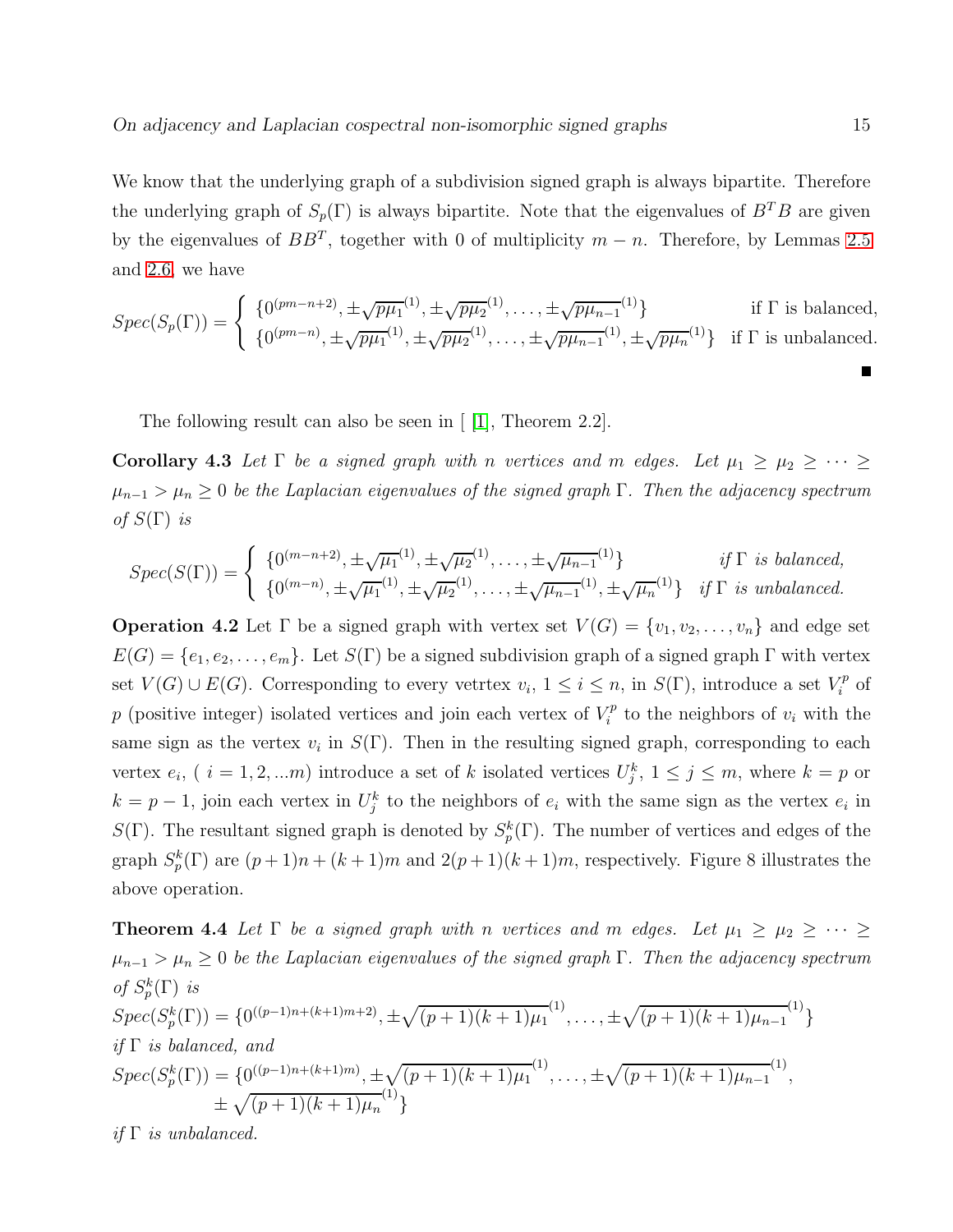**Proof.** By the suitable labelling of the vertices of  $S_p^k(\Gamma)$ , the adjacency matrix  $S_p^k(\Gamma)$  can be written as

$$
A(S_p^k(\Gamma)) = \begin{pmatrix} O & B & O & \dots & O & B \\ B^T & O & B^T & \dots & B^T & O \\ O & B & O & \dots & O & B \\ \vdots & \vdots & \ddots & \vdots & & \\ O & B & O & \dots & O & B \\ B^T & O & B^T & \dots & B^T & O \end{pmatrix},
$$

when  $k = p$ . If  $k = p - 1$ , then we have

$$
A(S_p^k(\Gamma)) = \begin{pmatrix} O & B & O & \dots & B & O \\ B^T & O & B^T & \dots & O & B^T \\ O & B & O & \dots & B & O \\ \vdots & \vdots & \ddots & \vdots & & \\ B^T & O & B^T & \dots & O & B^T \\ O & B & O & \dots & B & O \end{pmatrix}
$$

.

To prove the result, the following two cases arise.

**Case 1.** Let  $\Gamma$  be a balanced signed graph with n vertices and m edges. Let  $X \in M_{n\times1}(\mathbb{R})$  and  $Y \in M_{m \times 1}(\mathbb{R})$  be two non-zero column vectors. Let  $Z =$  $\bigl(X\right)$ Y  $\setminus$  $\in M_{(n+m)\times 1}(\mathbb{R})$  be the eigenvector corresponding to the non-zero eigenvalue  $\lambda_i$ ,  $1 \leq i \leq 2n-2$ , of  $S(\Gamma)$ . Then  $A(S(\Gamma))Z = \lambda_i Z$ implies that  $BY = \lambda_i X$  and  $B^T X = \lambda_i Y$ . To find the eigenvalues of  $S_p^k(\Gamma)$ , consider the following two subcases.

**Subcase 1.1.** If 
$$
k = p
$$
, then let  $U = \begin{pmatrix} X \\ Y \\ \vdots \\ X \\ Y \end{pmatrix} \in M_{((p+1)n + (k+1)m) \times 1}(\mathbb{R})$  be a non-zero column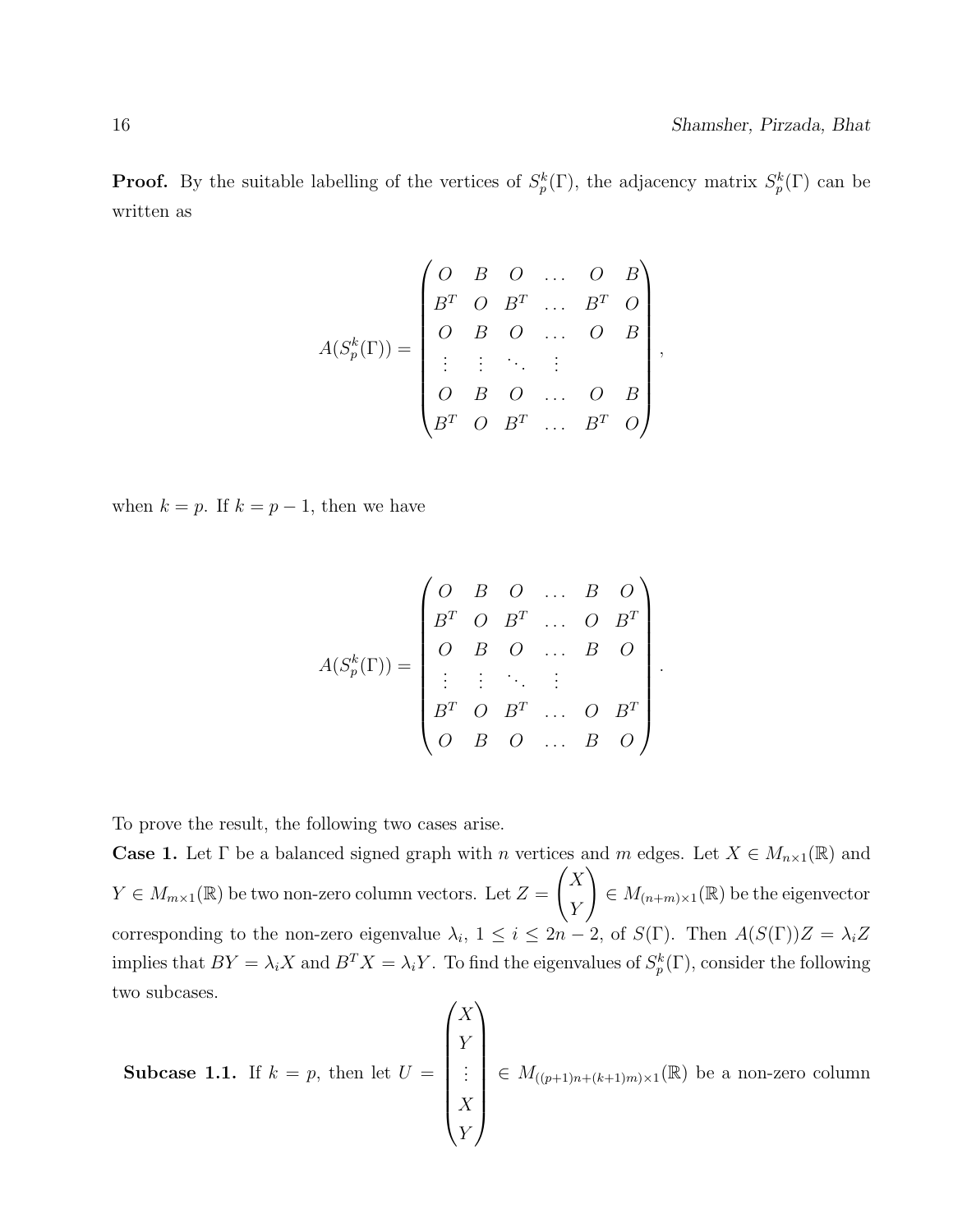

Figure 8: Signed graphs  $\Gamma$ ,  $\Gamma_{\vartheta}$ ,  $S(\Gamma)$ ,  $S_1^0(\Gamma)$  and  $S_1^1(\Gamma)$ .

vector such that

$$
A(S_p^k(\Gamma))U = \begin{pmatrix} O & B & O & \dots & O & B \\ B^T & O & B^T & \dots & B^T & O \\ O & B & O & \dots & O & B \\ \vdots & \vdots & \ddots & \vdots & \vdots \\ O & B & O & \dots & O & B \\ B^T & O & B^T & \dots & B^T & O \end{pmatrix} \begin{pmatrix} X \\ Y \\ \vdots \\ X \\ Y \end{pmatrix} = \begin{pmatrix} (p+1)\lambda_i X \\ (p+1)\lambda_i Y \\ \vdots \\ (p+1)\lambda_i Y \\ (p+1)\lambda_i Y \end{pmatrix}
$$

$$
= (p+1)\lambda_i U.
$$

Therefore  $(p+1)\lambda_i$  is an eigenvalue of  $S_p^k(\Gamma)$  corresponding to an eigenvector U. Thus the result follows by Corollary [4.3.](#page-14-0)  $\overline{1}$ 

**Subcase 1.2.** If 
$$
k = p - 1
$$
, then let  $U = \begin{pmatrix} \sqrt{k+1}X \\ \sqrt{p+1}Y \\ \vdots \\ \sqrt{k+1}X \\ \sqrt{p+1}Y \\ \sqrt{k+1}X \end{pmatrix} \in M_{((p+1)n+(k+1)m)\times 1}(\mathbb{R})$  be a non-zero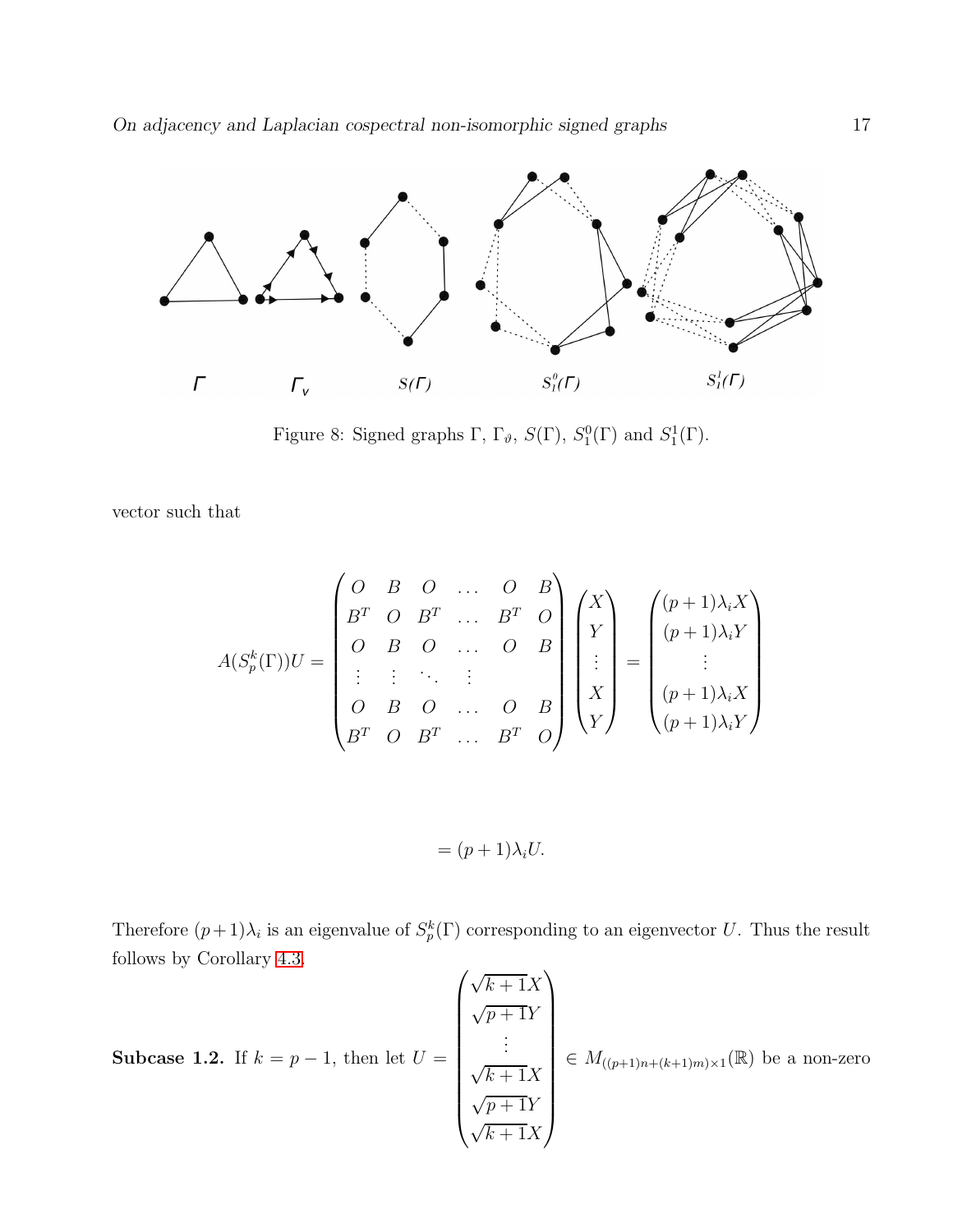column vector such that

$$
A(S_p^k(\Gamma))U = \begin{pmatrix} O & B & O & \dots & B & O \\ B^T & O & B^T & \dots & O & B^T \\ O & B & O & \dots & B & O \\ \vdots & \vdots & \ddots & \vdots & \vdots & \vdots \\ B^T & O & B^T & \dots & O & B^T \\ O & B & O & \dots & B & O \end{pmatrix} \begin{pmatrix} \sqrt{k+1}X \\ \sqrt{p+1}Y \\ \vdots \\ \sqrt{k+1}X \\ \sqrt{p+1}Y \\ \sqrt{k+1}X \end{pmatrix}
$$
\n
$$
= \begin{pmatrix} (k+1)\lambda_i\sqrt{p+1}X \\ (p+1)\lambda_i\sqrt{k+1}Y \\ \vdots \\ (k+1)\lambda_i\sqrt{p+1}X \\ (k+1)\lambda_i\sqrt{p+1}X \end{pmatrix}
$$
\n
$$
= \sqrt{(k+1)(p+1)}\lambda_i U.
$$

Therefore  $\sqrt{(k+1)(p+1)}\lambda_i$  is an eigenvalue of  $S_p^k(\Gamma)$  corresponding to an eigenvector U. Therefore the result follows by Corollary [4.3.](#page-14-0)

**Case 2.** When  $\Gamma$  is an unbalanced signed graph with n vertices and m edges, the proof is similar to that of Case 1.

Various constructions for cospectral non-isomorphic regular graphs, cospectral non-isomorphic Laplacian graphs and cospectral non-isomorphic signless Laplacian graphs can be seen in [\[6,](#page-21-9)9– [11,](#page-21-11) [14,](#page-22-3) [15\]](#page-22-4). The following results shows that these constructions including the constructions obtained in the last section can be utilized to obtain infinite families of cospectral non-isomorphic signed graphs.

<span id="page-17-0"></span>Corollary 4.5 Let  $\Gamma_1$  and  $\Gamma_2$  be two non-isomorphic signed graphs which are Laplacian cospectral. Then

(i) the signed graphs  $S_p(\Gamma_1)$  and  $S_p(\Gamma_2)$  are cospectral and non-isomorphic,

(ii) the signed graphs  $S_p^k(\Gamma_1)$  and  $S_p^k(\Gamma_2)$  are cospectral and non-isomorphic.

**Proof.** Let  $\Gamma_1$  and  $\Gamma_2$  be two non-isomorphic signed graphs. Then, clearly  $S_p(\Gamma_1)$  and  $S_p(\Gamma_2)$  are non-isomorphic signed graphs and  $S_p^k(\Gamma_1)$  and  $S_p^k(\Gamma_2)$  are non-isomorphic signed graphs. Hence the result follows by Theorems [4.2](#page-12-0) and [4.4.](#page-14-1)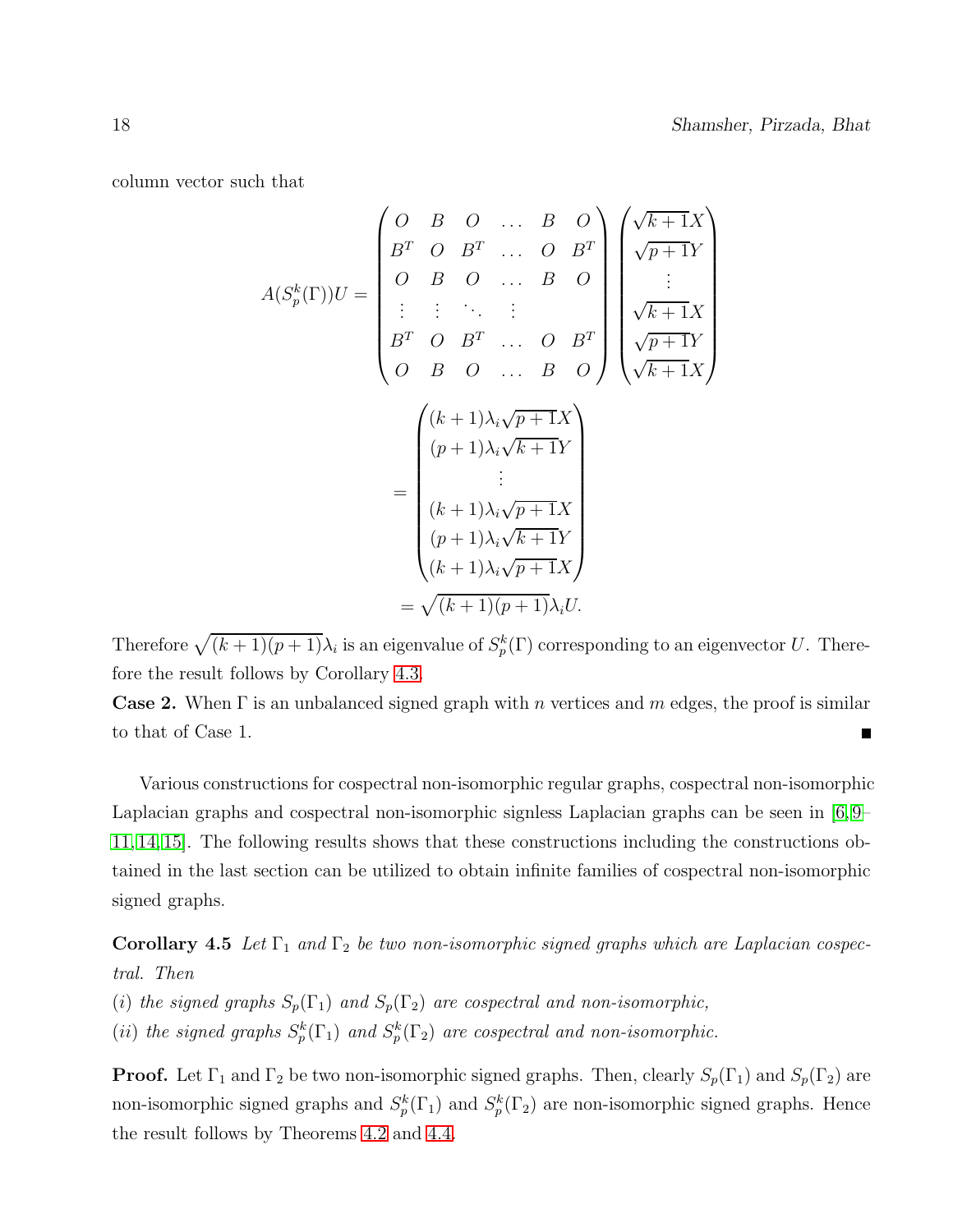

Figure 9: Cospectral signed graphs  $S_2(\Gamma_1)$  and  $S_2(\Gamma_2)$ .

**Example 4.1** Consider the two non-isomorphic signed graphs  $\Gamma_1$  and  $\Gamma_2$ , which are Laplacian cospectral, as shown in Figure 9. Their Laplacian spectrum is respectively given by  $Spec_L(\Gamma_1)$  $\{0, 2, 3^{(2)}, 3+\sqrt{5}, 3-\sqrt{5}\}\$ and  $Spec_L(\Gamma_2) = \{0, 2, 3^{(2)}, 3+\sqrt{5}, 3-\sqrt{5}\}\$ . It is easy to see that  $S_2(\Gamma_1)$ and  $S_2(\Gamma_2)$  are non-isomorphic signed graphs which are cospectral as their adjacency spectrum are respectively given by  $Spec(S_2(\Gamma_1)) = \{0^{(10)}, \pm 2, \pm \sqrt{6}^{(2)}, \pm (\sqrt{6 + \sqrt{20}}, \pm (\sqrt{6 - \sqrt{20}})\}$  and  $Spec(S_2(\Gamma_2)) = \{0^{(10)}, \pm 2, \pm \sqrt{6}^{(2)}, \pm (\sqrt{6 + \sqrt{20}}, \pm (\sqrt{6 - \sqrt{20}})\}.$ 

<span id="page-18-0"></span>Corollary 4.6 Let  $\Gamma_1$  and  $\Gamma_2$  be two cospectral non-isomorphic r−regular signed graphs. Then (i) the signed graphs  $S_p(\Gamma_1)$  and  $S_p(\Gamma_2)$  are cospectral and non-isomorphic, (ii) The signed graphs  $S_p^k(\Gamma_1)$  and  $S_p^k(\Gamma_2)$  are cospectral and non-isomorphic.

**Proof.** Let  $\Gamma_1$  and  $\Gamma_2$  be two non-isomorphic cospectral regular signed graphs. Then  $L(\Gamma_1)$  =  $D(\Gamma_1)-A(\Gamma_1)$  and  $L(\Gamma_2)=D(\Gamma_2)-A(\Gamma_2)$  are cospectral. Hence the result follows by Corollary [4.5.](#page-17-0)

Corollary 4.7 Let  $\Gamma$  be a signed graph whose all Laplacian eigenvalues are perfect squares. Then

(i) the signed graph  $S_p(\Gamma)$  is integral, if p is a perfect square,

(ii) the signed graph  $S_p^k(\Gamma)$  is integral, if  $(p+1)(k+1)$  is a perfect square.

**Example 4.2** Let  $K_n$  be a balanced complete signed graph on *n* vertices, where  $n = t^2$ ,  $t \ge 2$ is a positive integer. Then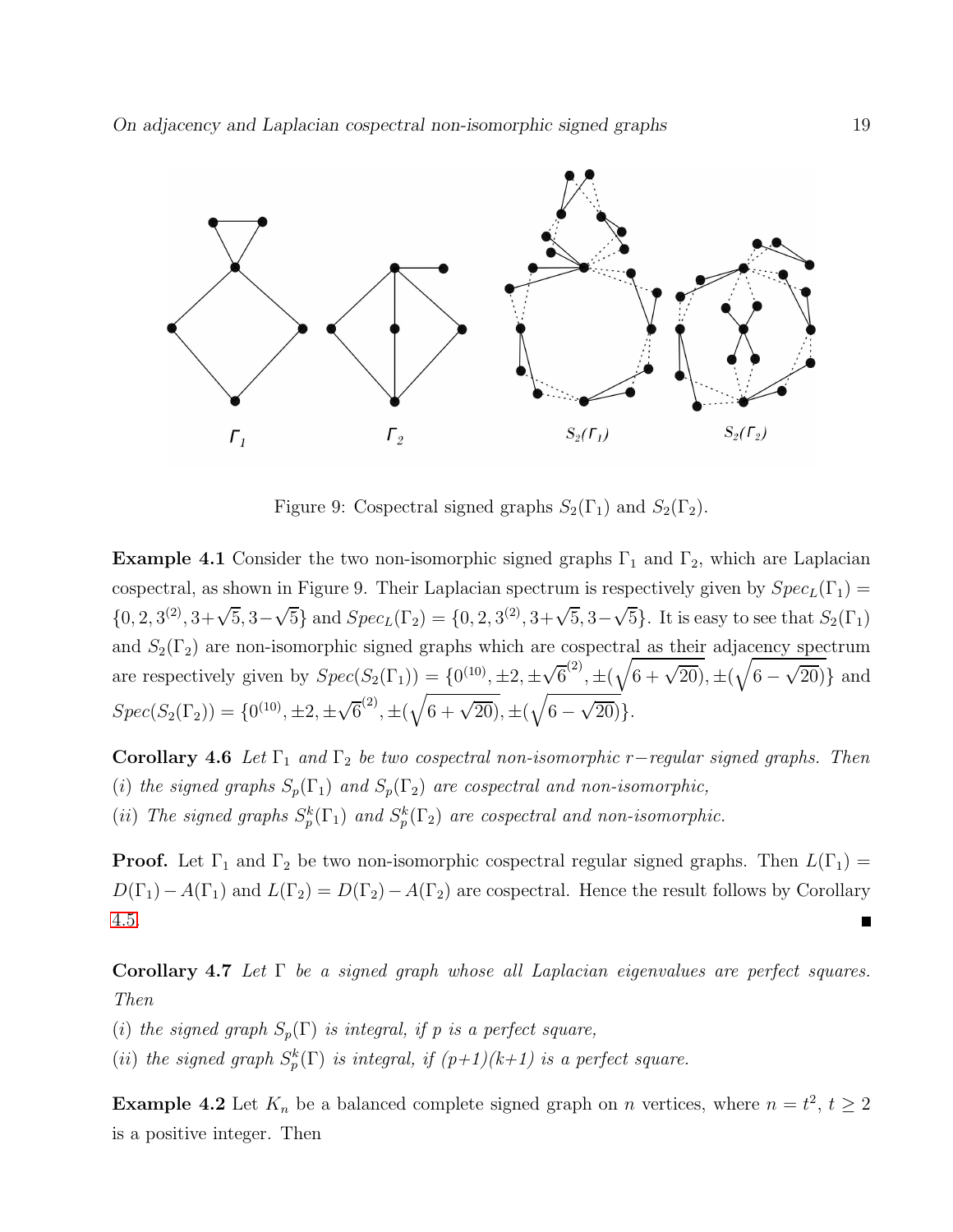- (i) the signed graph  $S_p(K_n)$  is integral, if p is a perfect square,
- (*ii*) the signed graph  $S_p^k(K_n)$  is integral, if  $(p+1)(k+1)$  is a perfect square.

The following result is the graceful implication of Lemma [2.7](#page-4-0) and Corollaries [4.5](#page-17-0) and [4.6.](#page-18-0)

**Theorem 4.8** For infinitely many n, there exists a family of  $2<sup>k</sup>$  pairwise cospectral nonisomorphic signed graphs on n vertices, where  $k > \frac{n}{(2log_2(n))}$ .

The following result directly follows from Theorems [4.2](#page-12-0) and [4.4.](#page-14-1)

**Theorem 4.9** Let  $\Gamma$  be a signed graph with n vertices and m edges. Then (i)  $\mathcal{E}(S_p(\Gamma)) = \sqrt{p}\mathcal{E}(S(\Gamma)),$ (*ii*)  $\mathcal{E}(S_p^k(\Gamma)) = \sqrt{(p+1)(k+1)}\mathcal{E}(S(\Gamma)).$ 

**Theorem 4.10** Let  $\Gamma$  be an unbalanced unicyclic signed graph with at least one edge and having Laplacian eigenvalues  $\mu_1 \geq \mu_2 \geq \cdots \geq \mu_n > 0$ . Then  $S(\Gamma) \times K_2$  and  $S(\Gamma) \otimes K_2$  are noncospectral and equienergetic if and only if  $\mu_n \geq 1$ .

**Proof.** Let  $\Gamma$  be an unbalanced unicyclic signed graph. Then, by Theorem [4.2,](#page-12-0) we have

<span id="page-19-0"></span>
$$
Spec(S(\Gamma)) = {\pm \sqrt{\mu_1}}^{(1)}, {\pm \sqrt{\mu_2}}^{(1)}, \ldots, {\pm \sqrt{\mu_{n-1}}}^{(1)}, {\pm \sqrt{\mu_n}}^{(1)}.
$$

First, assume that  $\mu_n \geq 1$ . This implies that  $|\sqrt{\mu_j}| \geq 1$ , for all  $j = 1, 2, ..., n$ . Also,

$$
E(S(\Gamma) \times K_2) = 2 \sum_{j=1}^{n} (|\sqrt{\mu_j} + 1| + |\sqrt{\mu_j} - 1|).
$$

As  $|\sqrt{\mu_j}| \ge 1$ , for all  $j = 1, 2, \ldots, n$ , we have

$$
E(S(\Gamma) \times K_2) = 2 \sum_{j=1}^{n} (|\sqrt{\mu_j}| + 1 + |\sqrt{\mu_j}| - 1)
$$
  
= 2E(S(\Gamma))  
= E(S(\Gamma))E(K\_2) = E(S(\Gamma) \otimes K\_2)

Note that  $\sqrt{\mu_1} + 1 \in Spec(S(\Gamma) \times K_2)$  but  $\sqrt{\mu_1} + 1 \notin Spec(S(\Gamma) \otimes K_2)$ . Therefore  $S(\Gamma) \times K_2$ and  $S(\Gamma)\otimes K_2$  are noncospectral. The converse is similar to that of the converse in Lemma [2.4.](#page-3-3)

**Example 4.3.** Let  $C_3^- = (C_3, -)$  be an unbalanced unicyclic signed graph on 3 vertices. Its Laplacian spectrum is given by  $Spec_L(C_3^-) = \{4, 1, 1\}$ . Therefore  $C_3^-$  meets the requirement of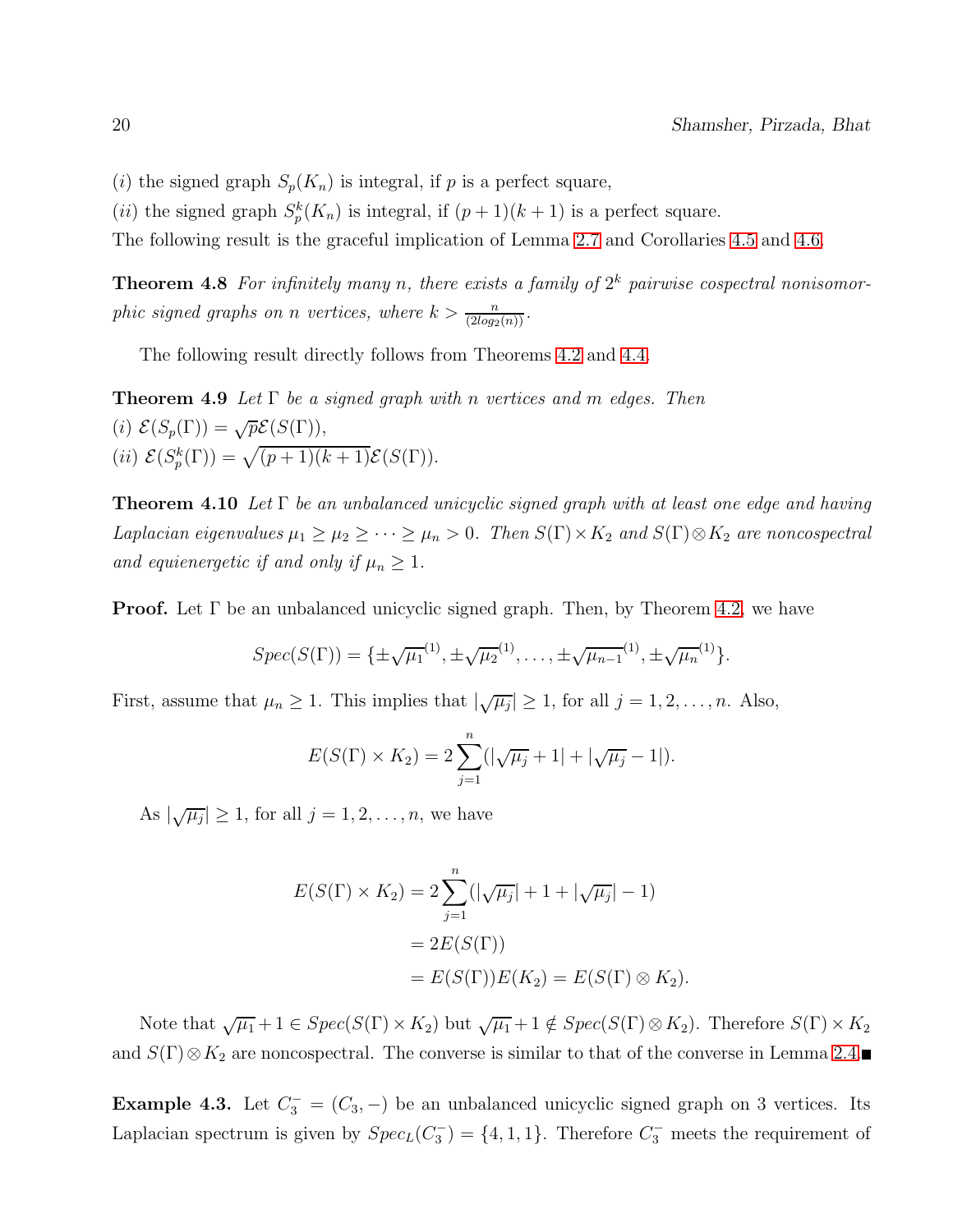

<span id="page-20-0"></span>Figure 10: Signed graphs  $\Gamma_1$ ,  $\Gamma_2$ ,  $\Gamma_3$  and  $\Gamma_4$ .

Theorem 4.10. Hence  $S(C_3^-) \times K_2$  and  $S(C_3^-) \otimes K_2$  are noncospectral and equienergetic.

The following corollary directly follows from Theorems [4.2,](#page-12-0) [4.4](#page-14-1) and [4.9.](#page-19-0)

**Corollary 4.11** Let  $\Gamma_1$  and  $\Gamma_2$  be two signed graphs whose signed subdivision graphs are noncospectral and equienergetic. Then (i) the signed graphs  $S_p(\Gamma_1)$  and  $S_p(\Gamma_2)$  are noncospectral and equienergetic, (ii) the signed graphs  $S_p^k(\Gamma_1)$  and  $S_p^k(\Gamma_2)$  are noncospectral and equienergetic.

**Example 4.4.** Consider the signed graphs  $\Gamma_1$ ,  $\Gamma_2$ ,  $\Gamma_3$  and  $\Gamma_4$  as shown in Figure 10. The adjacency spectrum of their signed subdivision graphs is respectively given by  $Spec(S(\Gamma_1))$  =  $\{\pm 2, \pm 1^{(2)}, 0\}, Spec(S(\Gamma_2)) = \{\pm 2, \pm 1^{(2)}\}, Spec(S(\Gamma_3)) = \{\pm 2^{(3)}, \pm \sqrt{2}^{(3)}, \pm \sqrt{6}, 0^{(6)}\}$  and  $Spec(S(\Gamma_4)) = {\pm 1}^{(2)}, \pm 2^{(2)}, \pm \sqrt{2}, \pm 2\sqrt{2}, \pm \sqrt{6}, 0^{(7)}$ . Clearly, the signed graphs  $S(\Gamma_1)$  and  $S(\Gamma_2)$ are noncospectral and equienergetic. Similarly, the signed graphs  $S(\Gamma_3)$  and  $S(\Gamma_4)$  are noncospectral and equienergetic. Thus, by Corollary [4.11,](#page-20-0) we have

(i) the signed graphs  $S_p(\Gamma_1)$  and  $S_p(\Gamma_2)$ are noncospectral and equienergetic,

(*ii*) the signed graphs  $S_p^k(\Gamma_1)$  and  $S_p^k(\Gamma_2)$  are noncospectral and equienergetic,

(iii) the signed graphs  $S_p(\Gamma_3)$  and  $S_p(\Gamma_4)$ are noncospectral and equienergetic,

(*iv*) the signed graphs  $S_p^k(\Gamma_3)$  and  $S_p^k(\Gamma_4)$  are noncospectral and equienergetic.

Acknowledgements. This research is supported by SERB-DST research project number CRG/2020/000109. The research of Tahir Shamsher is supported by SRF financial assistance by Council of Scientific and Industrial Research (CSIR), New Delhi, India.

Data availibility Data sharing is not applicable to this article as no datasets were generated or analyzed during the current study.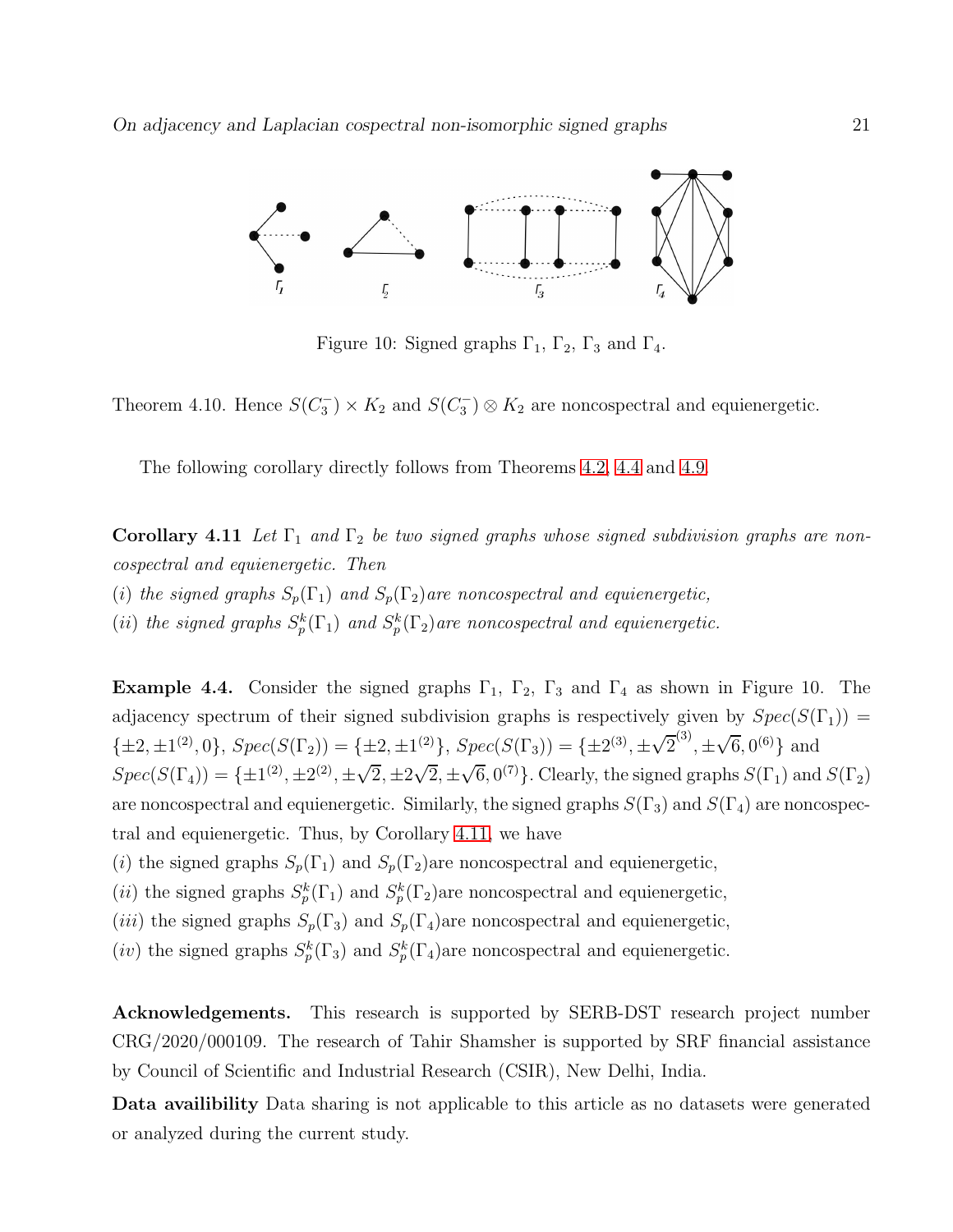### <span id="page-21-7"></span>References

- <span id="page-21-8"></span>[1] F. Belardo and S. K.Simic, On the Laplacian coefficients of signed graphs, Linear Algebra Appl. 475 (2015) 94-113.
- <span id="page-21-0"></span>[2] F. Belardo, M. Brunetti, M. Cavaleri and A. Donno, Constructing cospectral signed graphs, Linear Multilinear Algebra (2019) https://doi.org/10.1080/03081087.2019.1694483.
- [3] F. Belardo, S. M.Cioaba, J. Koolen and J. Wang, Open problems in the spectral theory of signed graphs, The Art of Discrete and Applied Mathematics 1 (2018) P2.10 https://doi.org/10.26493/2590-9770.1286.d7b.
- <span id="page-21-4"></span>[4] M. A. Bhat and S. Pirzada, On equienergetic signed graphs, Discrete. Appl. Math. 189  $(2015)$  1-7.
- <span id="page-21-9"></span>[5] M. A. Bhat and S. Pirzada, Unicyclic signed graphs with minimal energy, Discrete. Appl. Math. **226** (2017) 32-39.
- <span id="page-21-3"></span>[6] Z. L. Blazsik, J. Cummings, and W. H. Haemers, Cospectral regular graphs with and without a perfect matching, Discrete Math. 338(2015) 199-201.
- <span id="page-21-1"></span>[7] D. Cvetkovic, S. Simic, and P. Rowlinson, An Introduction to the Theory of Graph Spectra, Cambridge University Press, 2009.
- <span id="page-21-10"></span>[8] K. A. Germina, S. Hameed and T. Zaslavsky, On products and line graphs of signed graphs, their eigenvalues and energy, Linear Algebra Appl. 435 (2010) 2432-2450.
- <span id="page-21-6"></span>[9] A. Dehghan and A. H. Banihashemi, Cospectral bipartite graphs with the same degree sequences but with different number of large cycles, Graphs Combin. 35 (2019) 1673-1693.
- <span id="page-21-11"></span>[10] S. Dutta, Constructing non-isomorphic signless Laplacian cospectral graphs, Discrete Math. 343 (2020)111783.
- <span id="page-21-5"></span>[11] C. D. Godsil and B. D. McKay, Constructing cospectral graphs, Aequationes Math.25 (1982) 257-268.
- <span id="page-21-2"></span>[12] R. A. Horn and C. R. Johnson, Matrix Analysis, Cambridge University Press, 23-Feb-1990.
- [13] F. Harary, On the notion of balanced in a signed graph, Michigan Math. J. 2 (1953) 143-146.